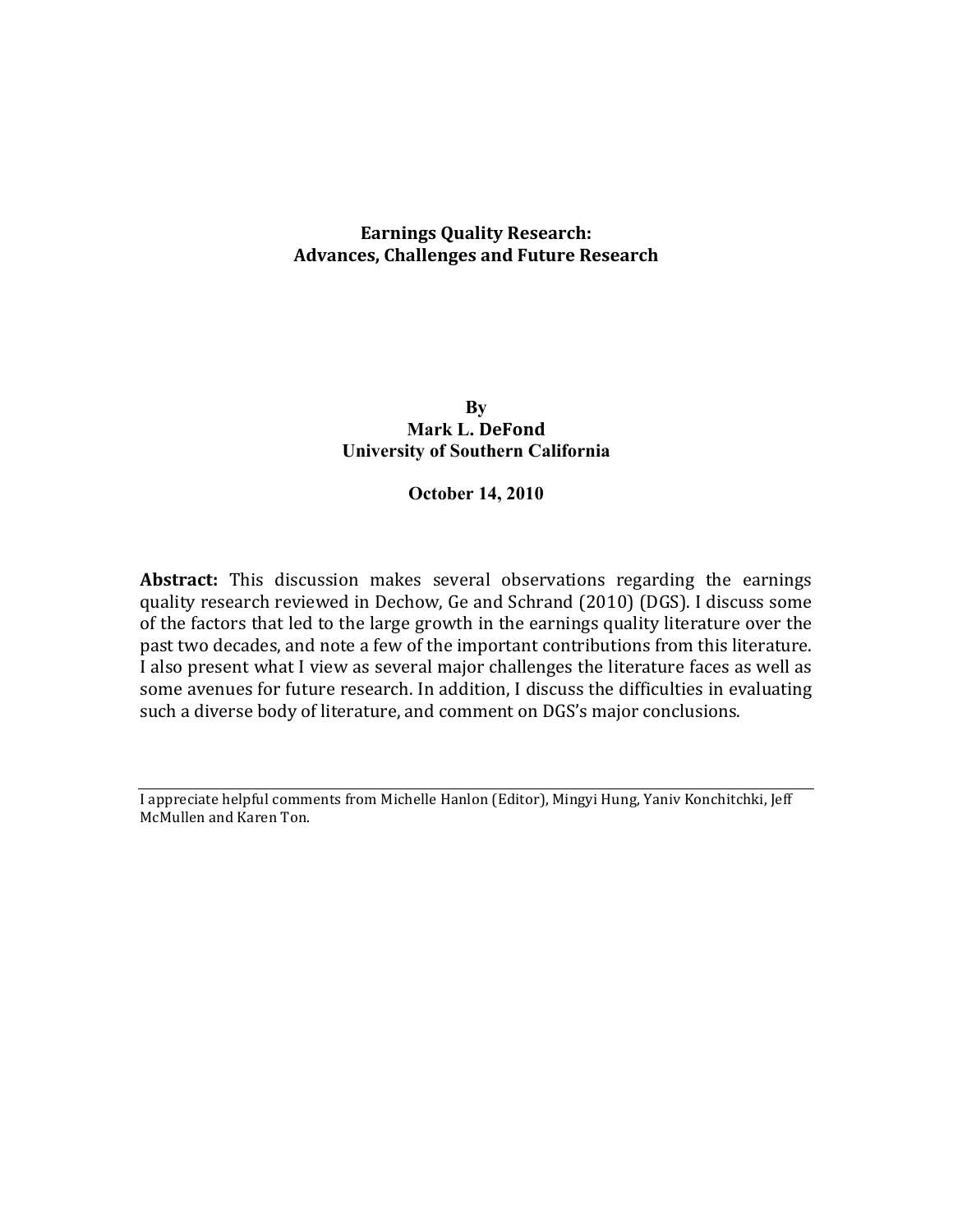## **Earnings Ouality Research: Advances,!Challenges!and!Future!Research**

## **1.** Introduction

Dechow, Ge and Schrand (2010) (DGS) provides a comprehensive and detailed review of the earnings quality (EQ) research and contains numerous penetrating insights. The literature discussed in the review spans several decades, covering nearly 350 studies in more than a dozen topical areas. A distinctive feature of the review is that it includes an in-depth discussion of issues related to the convergent and divergent validity of the proxies most commonly used in the EQ literature. This approach is original to the literature and significantly enhances our understanding of issues related to EQ. DGS is ambitious and exhaustive, and succeeds in providing an excellent overview and critique of the EQ literature.

The purpose of this discussion is to offer a few additional observations on the EQ literature and to comment on some of DGS's major conclusions. My remarks are not intended to be comprehensive but instead are limited to issues in the literature that I find particularly significant.

Section 2 begins with some conjectures about why the EQ literature has grown so rapidly over the past two decades and Section 3 discusses some of the literature's important accomplishments. Section 4 notes several challenges researchers in the area face and Section 5 speculates on potential directions for future research. Section 6 discusses some of the difficulties inherent in reviewing such a broad literature and comments on DGS's conclusions. Section 7 summarizes my!observations.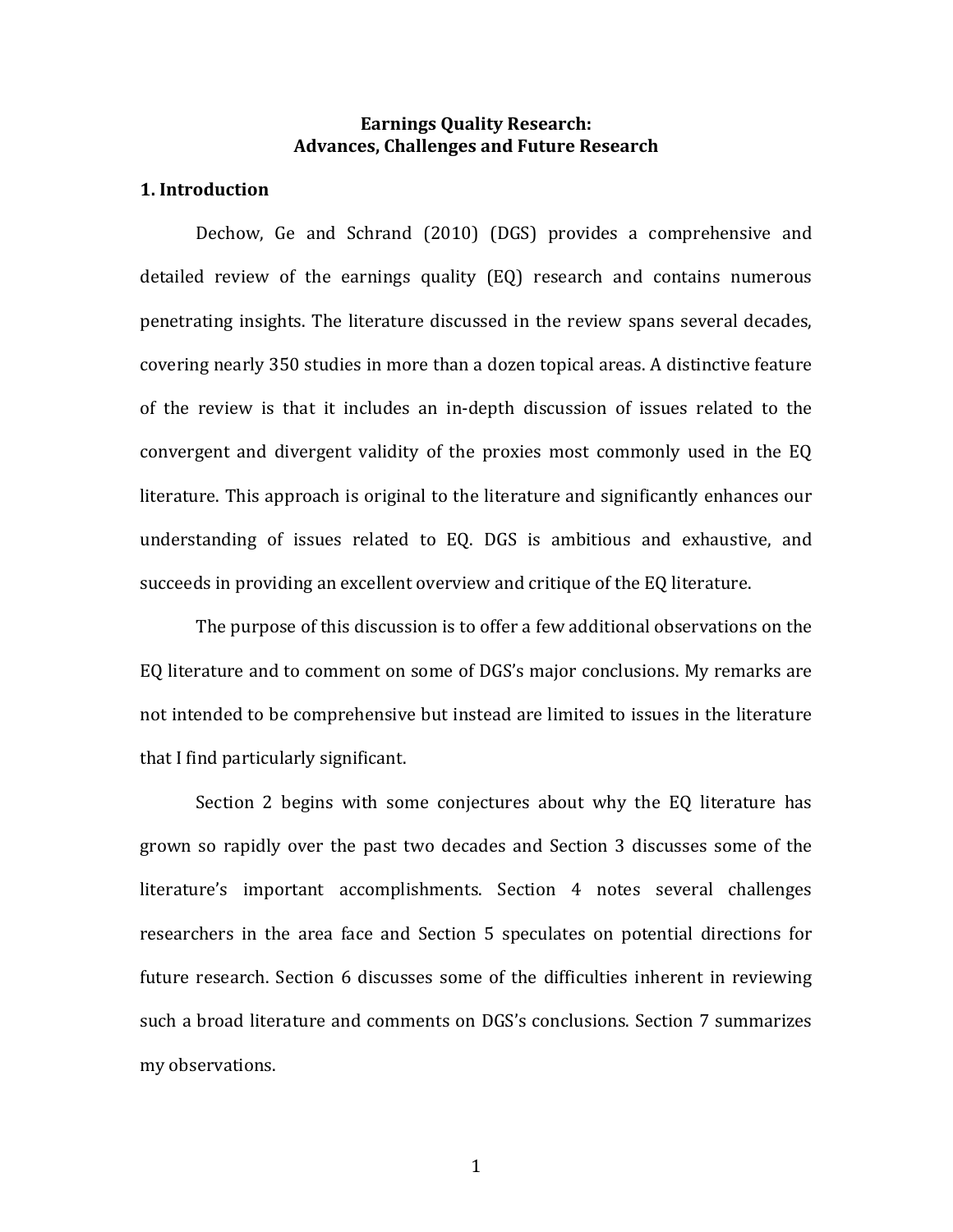#### **2. Growth in the EQ literature**

Research on EQ has grown dramatically over the past two decades. This is particularly true in the earnings management area, which comprises the majority of studies reviewed by DGS. While speculative, I believe the major drivers of the growth in the EQ area are likely to be the confluence of several factors that have both encouraged and facilitated this line of research. A factor encouraging this research was the SEC's harsh allegations during the 1990's of widespread earnings management among public companies (e.g., Levitt, 1998). These assertions depicted managers as routinely engaging in opportunistic earnings management aimed at meeting capital market expectations. This spurred researchers' interest in EQ issues, especially studies related to managers' responses to incentives provided by earnings targets. The SEC allegations were also highly critical of the auditing profession, whom they portrayed as managers' willing accomplices in deceiving the public. Such criticisms encouraged researchers to expand the scope of their studies to include the impact of auditors' incentives on earnings management. This eventually led to a line of research investigating the role of audit quality on EQ issues beyond simply earnings management. Growth in the EQ literature, and particularly earnings management research, continued to accelerate in the wake of the high profile accounting frauds in the early 2000's that culminated in the passage of the Sarbanes-Oxley Act of 2002 (SOX).

Another factor that I believe helped fuel the growth in EQ research is the introduction of the abnormal accruals model in Jones (1991). While it has been and continues to be controversial, the Jones model is noteworthy for providing the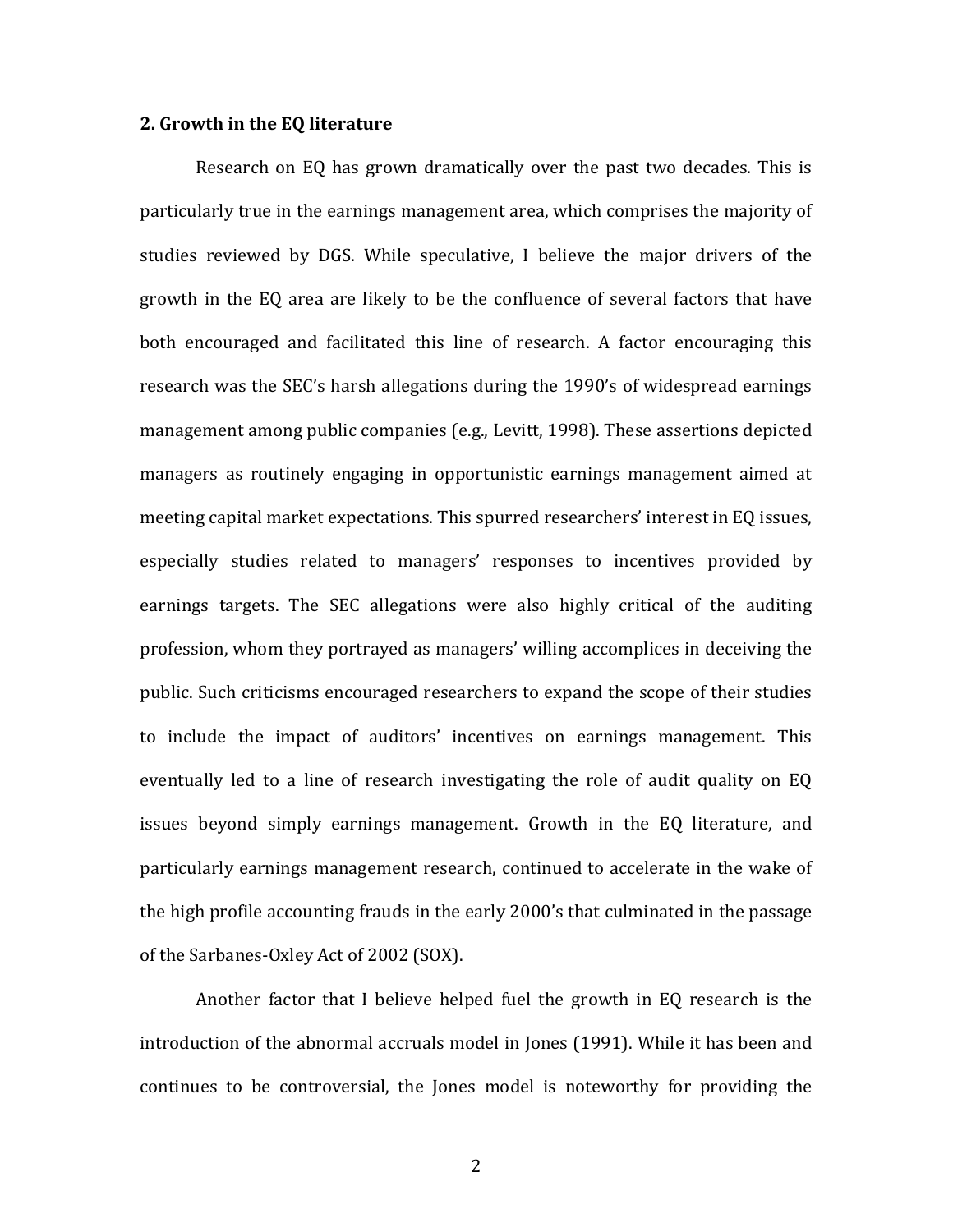literature with a more-or-less generally accepted measure of abnormal accruals. This "standardization" spurred research in EQ by alleviating the necessity of creating and defending a new proxy in each new study. Methodology papers, particularly Dechow, Sloan and Sweeney (1995), were also instrumental in institutionalizing the Jones model. In addition, several theory papers provided empirical researchers with guidance in formulating their analysis (e.g., Dye, 1988; Holthausen and Verrecchia, 1988; Fudenberg and Tirole, 1995).

More recently, the development and implementation of a set of internationally accepted accounting standards has also stimulated growth in the EQ literature. The International Accounting Standard Board's (IASB) explicit objective of developing a set of "high quality" accounting standards has naturally focused researchers' attention on fundamental issues related to EQ. In addition, the widespread adoption of International Financial Reporting Standards (IFRS) has generated interest in international research that compares accounting practices across countries. An important advantage of cross-country studies is that they allow researchers to examine the variation in factors suspected to impact EQ that are necessarily held constant in a single-country setting.

Finally, the introduction of a myriad of new electronic databases has facilitated growth in large sample EQ studies in areas that had previously been limited due to the high costs of hand collecting data (e.g., in the areas of corporate governance, executive compensation, auditing, and the international area, just to name a few).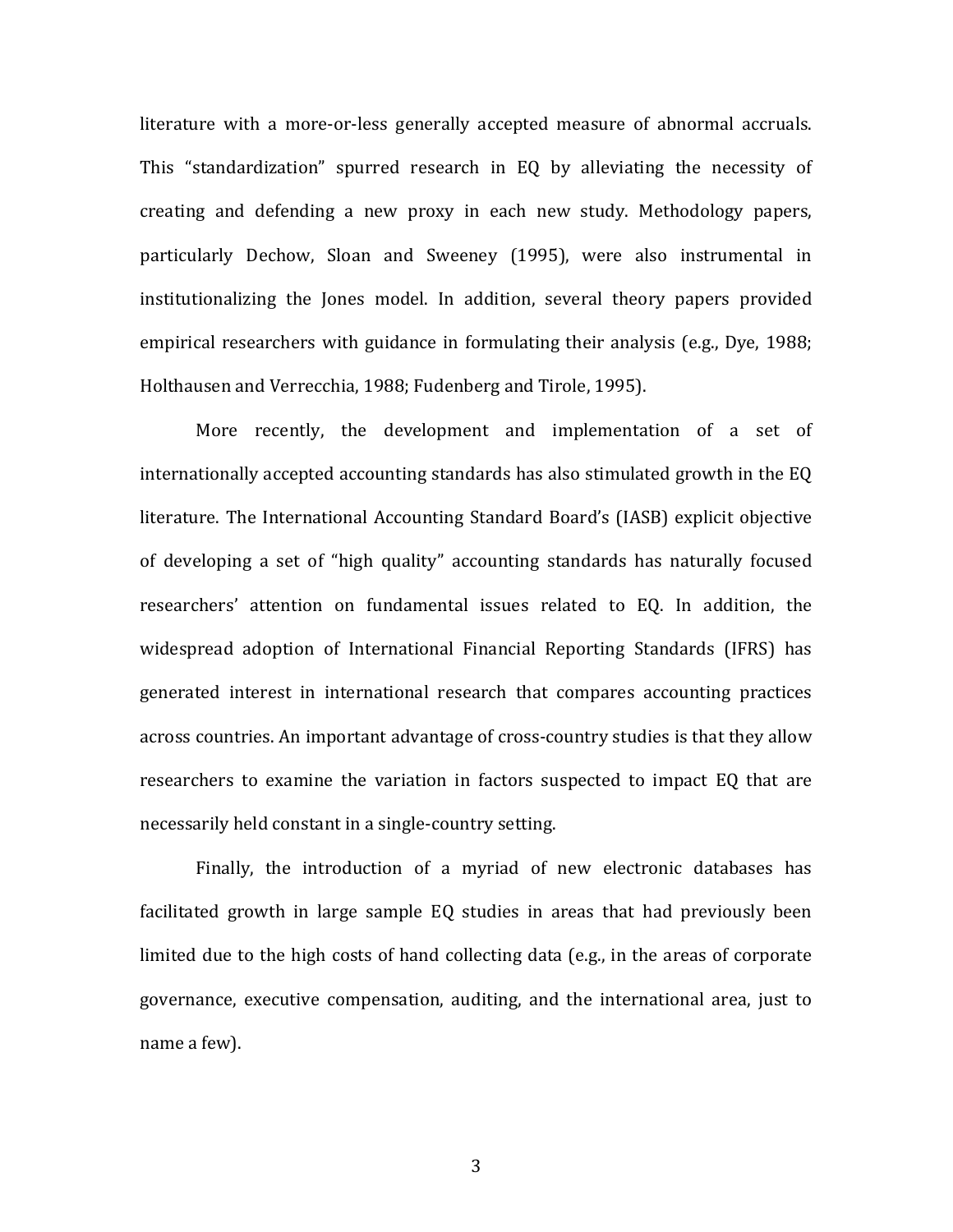#### **3. Progression of and Accomplishments in the EQ literature**

As it has expanded, the EQ literature has improved on several dimensions. One of the most dramatic improvements has been in the rigor of the EQ proxies, particularly the proxies measuring abnormal accruals. Abnormal accruals is by far the single most popular proxy used in the papers reviewed in DGS and a hallmark of the EQ research is the nearly continual innovations made to these proxies. Indeed, the measure used in the earliest study that employs abnormal accruals as a proxy (Healy, 1985), bears little resemblance to the proxies used in the current literature, which consist primarily of modified versions of the model in Jones  $(1991).$ <sup>1</sup> These modified versions generally result from researchers responding to limitations related to the original Jones model (e.g., DeFond and Jiambalvo, 1994; Dechow, Sloan and Sweeney, 1995; Hribar and Collins, 2002; Kothari, Leone and Wasley, 2005). As a consequence, the literature currently has a variety of Jones-related abnormal accruals proxies from which to choose. Importantly, the Jones model has also evolved beyond simply being a proxy for management opportunism and is now used to more broadly capture both intentional and unintentional factors that influence EO.

EQ researchers are also continually developing new models that compete with the family of models descended from Jones (1991). Competition among models is healthy in terms of moving the literature forward, but most competitors do not survive. Relatively recent exceptions are two abnormal accruals proxies gaining

 $1$  The evolution of abnormal accruals proxies can be traced from Healy (1985), which uses current period total accruals to measure "abnormal" accruals; to DeAngelo (1988), which introduces an expectation model by looking at the change in total accruals; to Jones (1991), which introduces a multivariate model to extract "normal" accruals.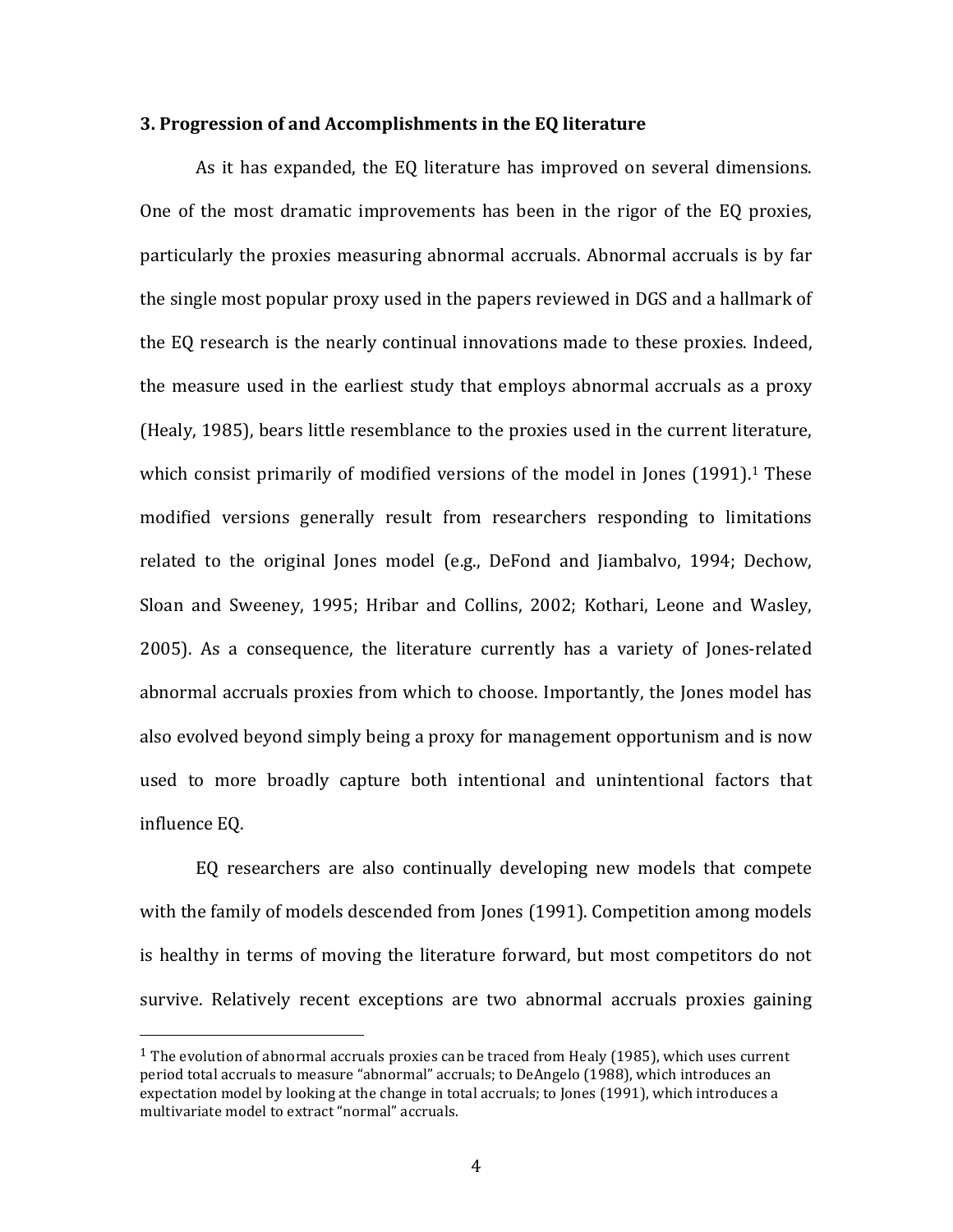acceptance in the literature: the proxy introduced in Dechow and Dichev (2002), and one of its variants, developed in Francis, LaFond, Olsson and Schipper (2005). The Dechow and Dichev model attempts to improve on the Jones model by more explicitly mapping cash flows into the accruals generating process. The Dechow and Dichev model was also designed from the outset as a proxy for both intentional and unintentional factors affecting EQ. This contrasts with the Jones model, which was originally designed to capture earnings management. Francis et al. (2005) seeks to improve upon the Dechow and Dichev model, primarily by disaggregating the variation in EQ into the portion resulting from the innate application of the accounting system and the portion resulting from management discretion. Like the Jones model, however, the models in Dechow and Dichev (2002) and Francis et al.  $(2005)$  are controversial (as discussed in DGS). Thus, just like the other EQ proxies introduced to the literature, only time will tell if they remain as resilient as the Jones model.

As it has progressed, I believe there are several areas in which the EQ literature has generated significant new knowledge. An important one is in our understanding of the management incentives that impact EQ, such as the literature that finds that managers respond to a wide variety of earnings targets (e.g., Burgstahler and Dichev, 1997; DeGeorge, Patel and Zeckhauser, 1999). Another area of significant advancement is in the international area. This literature provides a wealth of evidence on some of the primary exogenous drivers of EQ, as well as some of its important consequences. Most notably, international studies provide convincing evidence that institutional factors play a critical role in the demand for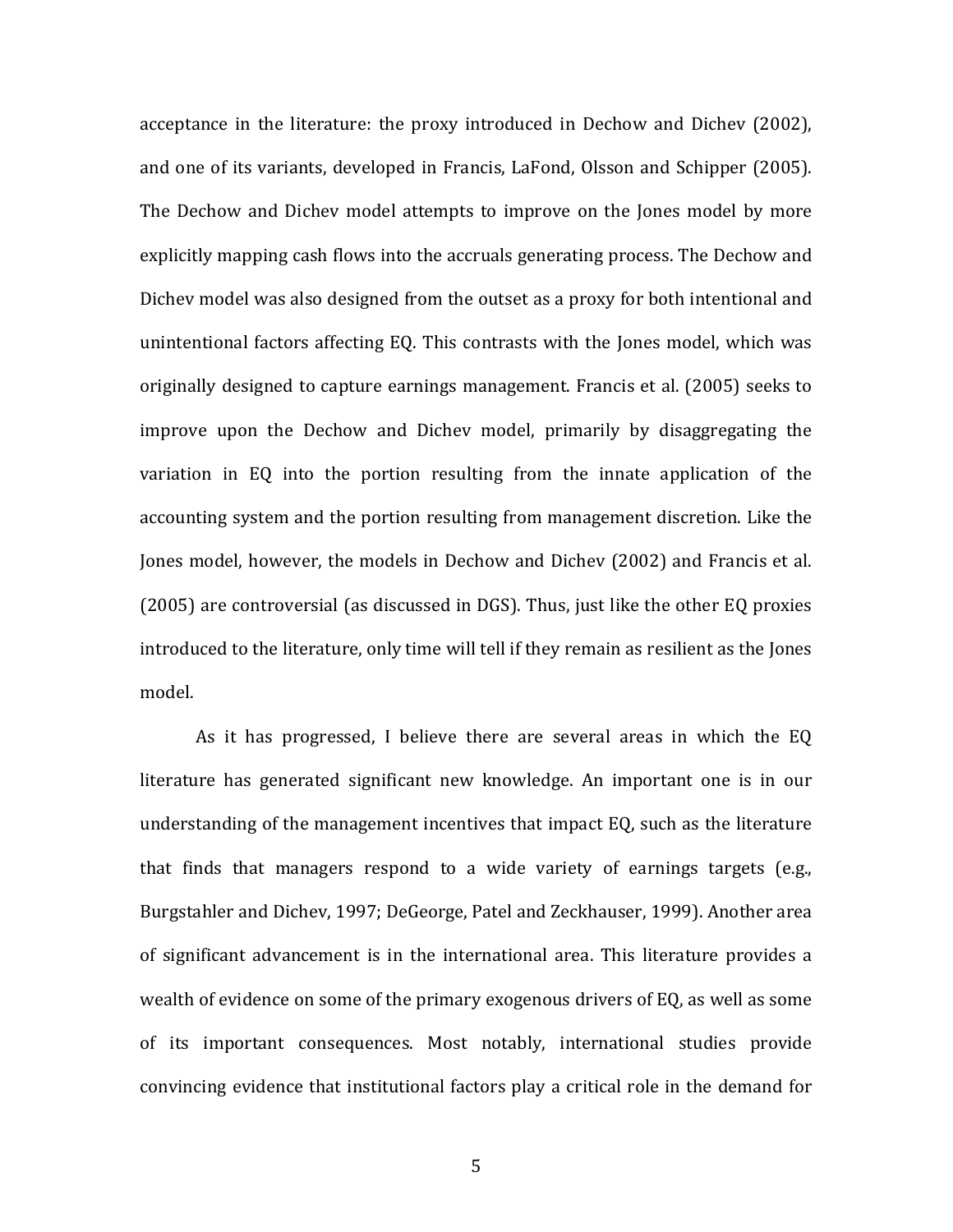and the usefulness of accounting information (e.g., Ball, Kothari and Robin, 2000; Hung, 2000; Ball, Robin and Wu, 2003).

The governance literature related to EQ also makes important contributions. While there are significant problems in interpreting the empirical associations found in governance studies (Larcker, Richardson and Tuna, 2007), the evidence generally suggests that governance-related factors, such as internal controls over financial reporting and audit quality, play a role in determining EQ (e.g., Klein, 2002; Doyle, Ge and McVay, 2007).

There are also a growing number of studies that suggest accounting conservatism, as captured by timely loss recognition (TLR), is an important factor influencing EQ. For example, studies find that TLR is associated with favorable outcomes such as reduced borrowing costs and superior capital investment decisions (Zhang, 2008; Francis and Martin, 2009). While accounting conservatism has a long history in the accounting literature, it is only since Basu (1997) that it has been the subject of rigorous large-sample empirical research.

Finally, while formulating policy is not the goal of the EQ literature, or of positive research in general, there is evidence that is consistent with EQ research influencing standard setters and lawmakers. For example, a recent report on audit quality by the US Department of the Treasury (2008) references numerous EQ studies (e.g., Ogneva, Raghunandan, Subramanyam, 2007; Myers, Myers and Omer, 2003). The Treasury Department also recently published a commissioned study by an academic researcher that summarizes the  $EQ$  literature on restatements (i.e., Scholz, 2008). In addition, the Congressional debates leading up to the passage of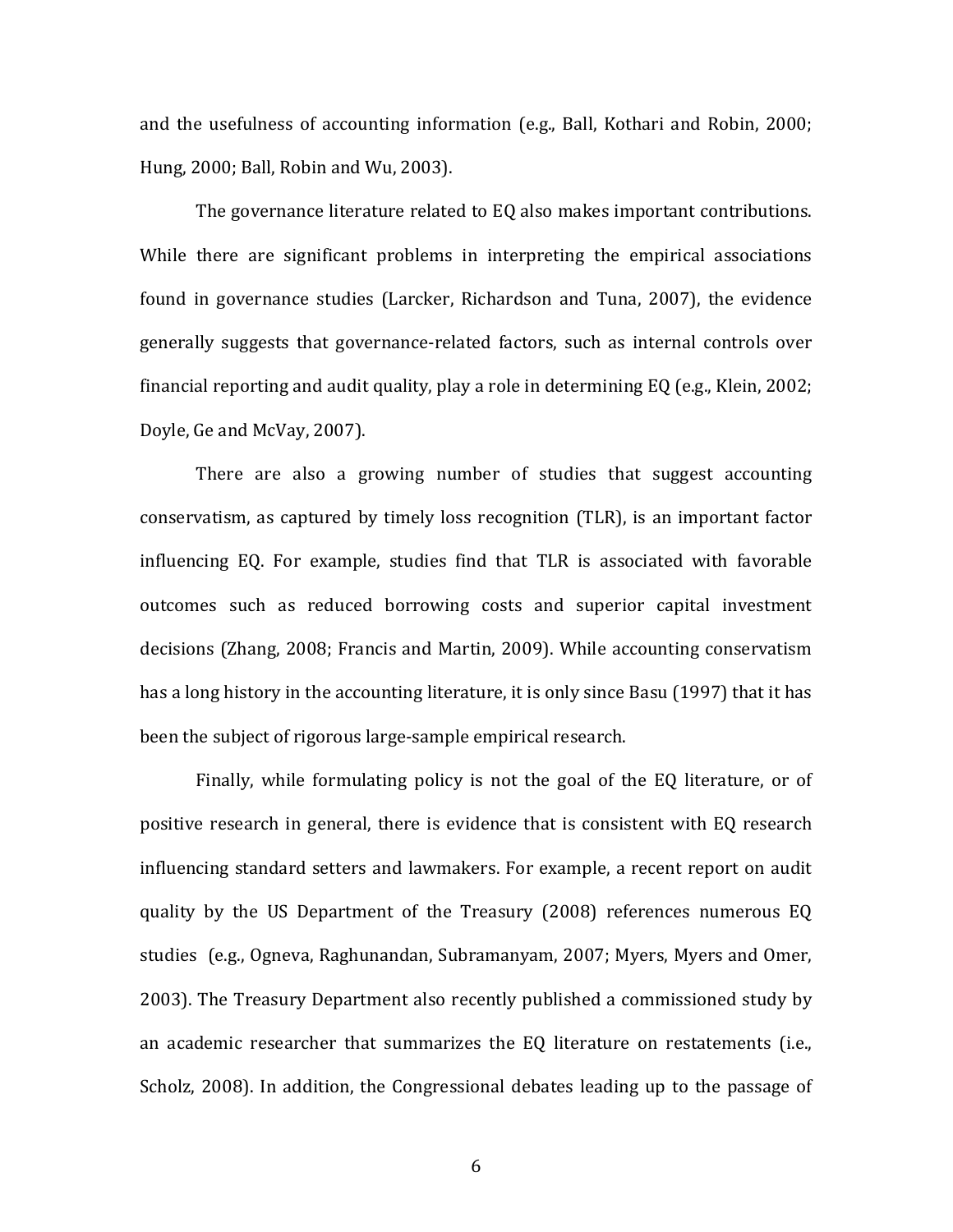the Sarbanes-Oxley Act of 2002 cite several academic studies (e.g., DeFond, Raghunandan and Subramanyam, 2002). Finally, I am aware of several cases in which the Treasury Department and the FASB have sought informal input directly from accounting academics regarding research studies that potentially inform proposed standards (e.g., Dechow, Hutton and Sloan, 1996; Hanlon, Maydew and Shevlin, 2008). Thus, there is ample evidence that policy makers are very much aware of the EQ literature and that it plays a role in the policy making process.<sup>2</sup>

## **4. Challenges in the EQ literature**

!!!!!!!!!!!!!!!!!!!!!!!!!!!!!!!!!!!!!!!!!!!!!!!!!!!!!!!

While I think that the literature has made important advances, I also think there are many challenges in studying EQ. One is that all of our abnormal accruals models suffer from the inherent limitation that we are unable to validate the accuracy of their predictions. For example, we are unable to verify whether our estimates of discretionary accruals are the result of management's opportunistic accounting choices, or just an artifact of the particular model we are using. This is a construct validity problem, which means that we are unsure whether these proxies really measure the underlying theoretical constructs they are intended to measure. While creating proxies for phenomena that cannot be directly observed is common in the social sciences, it has important implications for  $EQ$  research. One implication is that every test using abnormal accruals proxies is a joint test of the hypothesis related to the research question and the hypothesis that the proxy is a valid

<sup>&</sup>lt;sup>2</sup> Section 5 proposes future research to help better understand the nature of this role.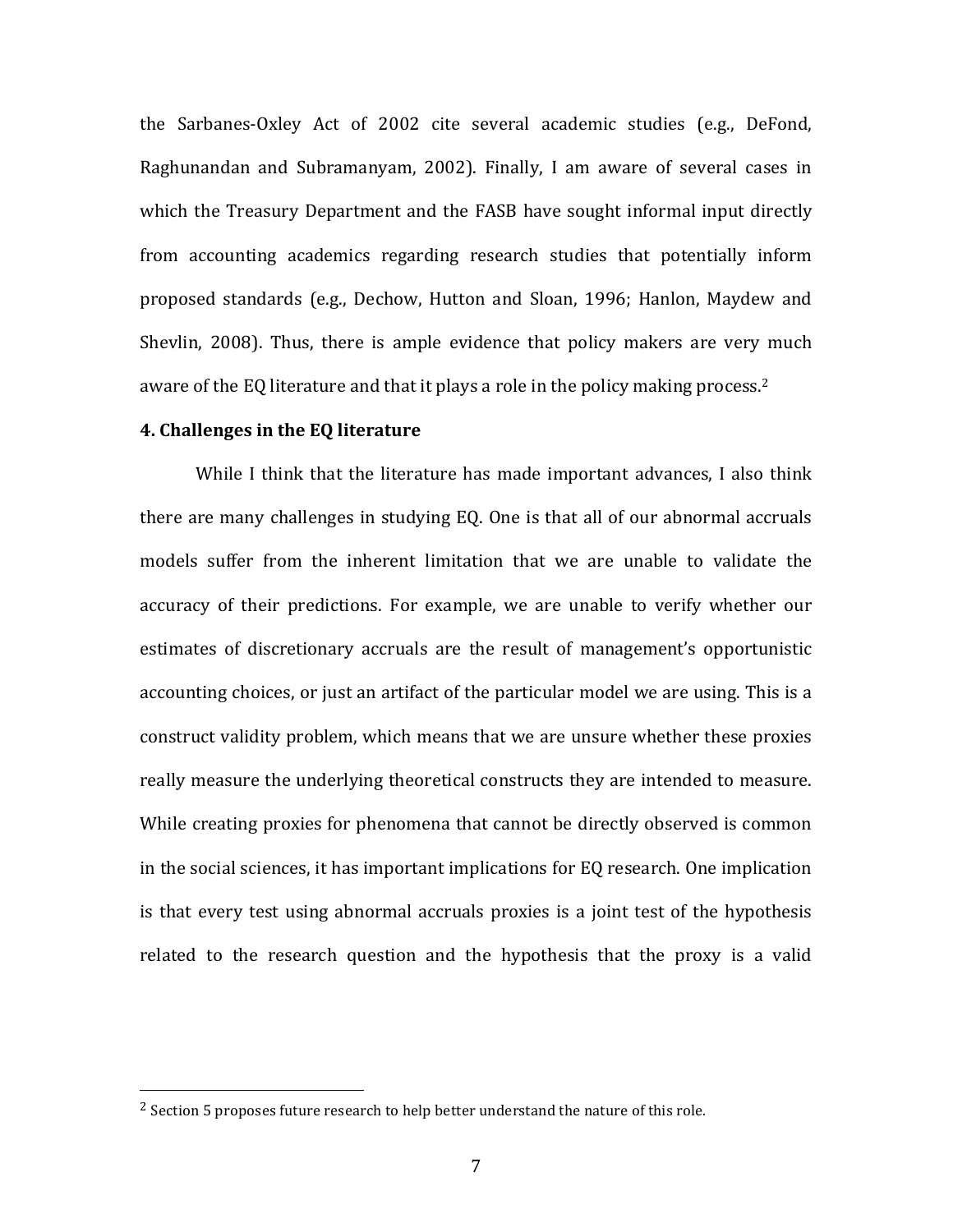measure. Another implication is that it presents difficulties in evaluating which proxy is "best", at least on the dimension of construct validity.<sup>3</sup>

The problem of measuring theoretical constructs that are not directly observable has implications for one of DGS's primary conclusions. DGS observes that EQ is a function of both the ability of the accounting system to measure the firm's "fundamental performance" and how the accounting system is implemented. They further assert that researchers rarely attempt to disentangle these two effects. Instead, studies tend to focus on implementation issues, such as accounting errors and earnings management. This is an astute observation and a valid conclusion. However, it is notable that because the firm's underlying performance is unobservable, disentangling its effects from implementation issues (which are also unobservable) is challenging to say the least. The inability to directly observe the constructs of interest in this setting suggests that disentangling these effects is not really a problem that the literature is likely to "solve" *per se*.

Earnings restatements and SEC Accounting and Auditing Enforcement Releases (AAERs) are potentially attractive alternatives to abnormal accruals as a proxy for EQ. One perceived advantage of restatements and AAERs over abnormal accruals is that they appear to be more direct proxies for EQ. Restatements and AAERs are actual events, rather than error terms from a statistical model that cannot be validated. It is important to note, however, that restatements and AAERs

 $3$  One approach to empirically assess the construct validity of proxies is the multitrait-multimethod matrix analysis, first suggested in Campbell and Fiske (1959). This analysis includes, among other tests, a formal statistical analysis of convergent and divergent validity. DGS does not perform formal statistical tests of convergent and divergent validity, but instead make more casual comparisons using these terms to direct their discussion.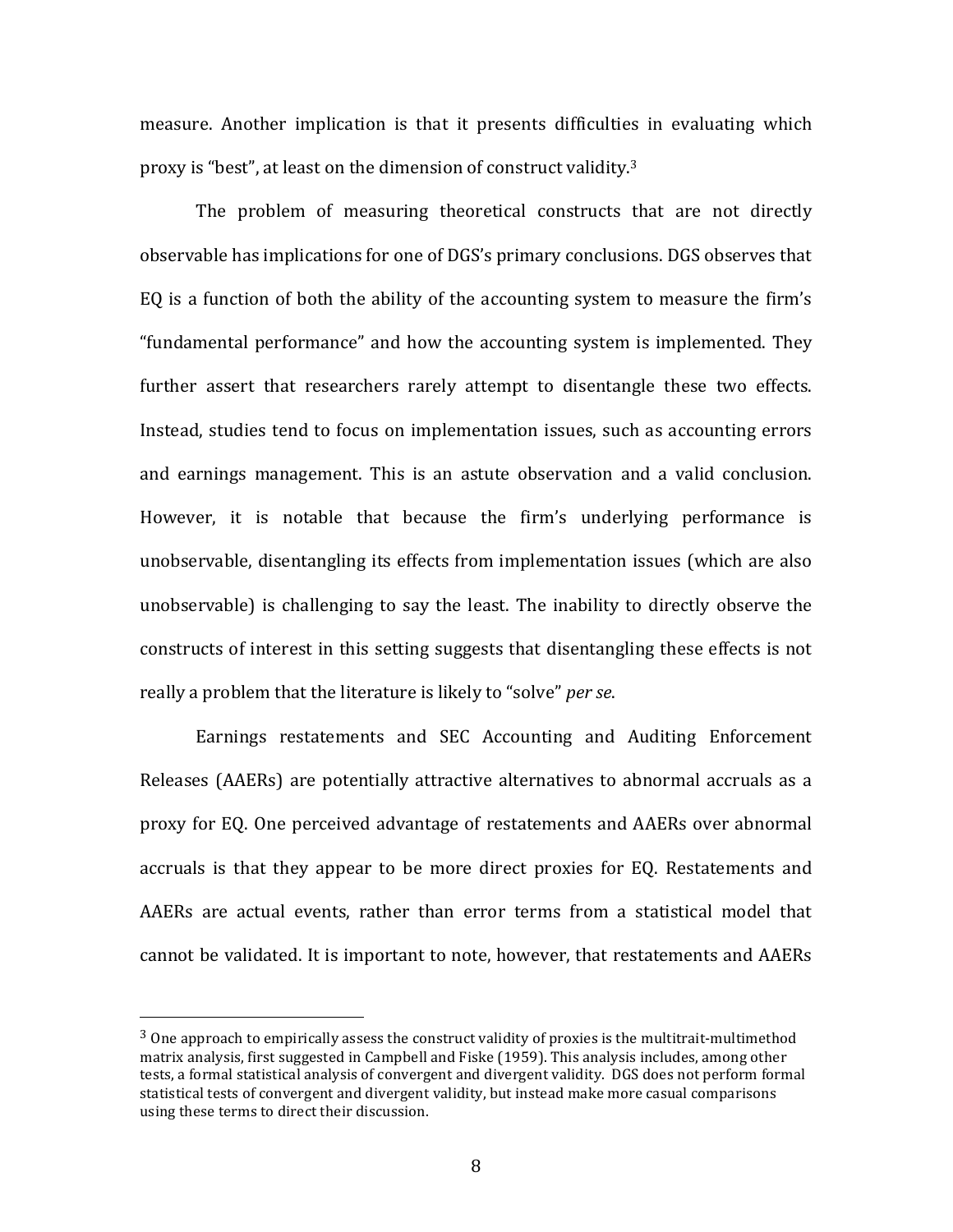are still only proxies for the underlying construct that most EQ researchers would like to capture (i.e., earnings management). As such, they have important limitations of their own. One such limitation is related to selection bias. In the case of restatements, they only capture poor EQ that has been both discovered and judged by the firm to merit restatement. In the case of AAERs, limited resources provide the SEC with incentives to pursue only the most egregious and high profile securities law violators (Pitt and Harvey, 1990). Such a strategy increases the chances of out of court settlement (thereby avoiding costly litigation) and maximizes the deterrent effect of the SEC's actions. It also suggests that AAERs are likely to comprise only a subset of fraud cases (DeFond and Smith, 1991). Taken together, these selection criteria mean that restatements and AAERs may not be appropriate for EQ studies that wish to capture unintentional errors or earnings management that either falls within the parameters of GAAP, or that goes undetected. Thus, while abnormal accruals proxies have important limitations, restatements and AAERs have limitations of their own.<sup>4</sup>

The above discussion raises the question of whether EQ researchers *should* be interested in studying earnings management that falls short of violating GAAP. In other words, if earnings management is within GAAP, then why should anyone care? Historically, one reason for the EQ literature's interest in studying non-fraud earnings management is the SEC's strong objections to this behavior (e.g., Levitt, 1998). The SEC's concerns seem grounded in the assumption that earnings management misleads investors, which presumably leads to suboptimal asset

 $4$  This point is consistent with DGS's argument that the choice of EQ proxy depends upon the research question.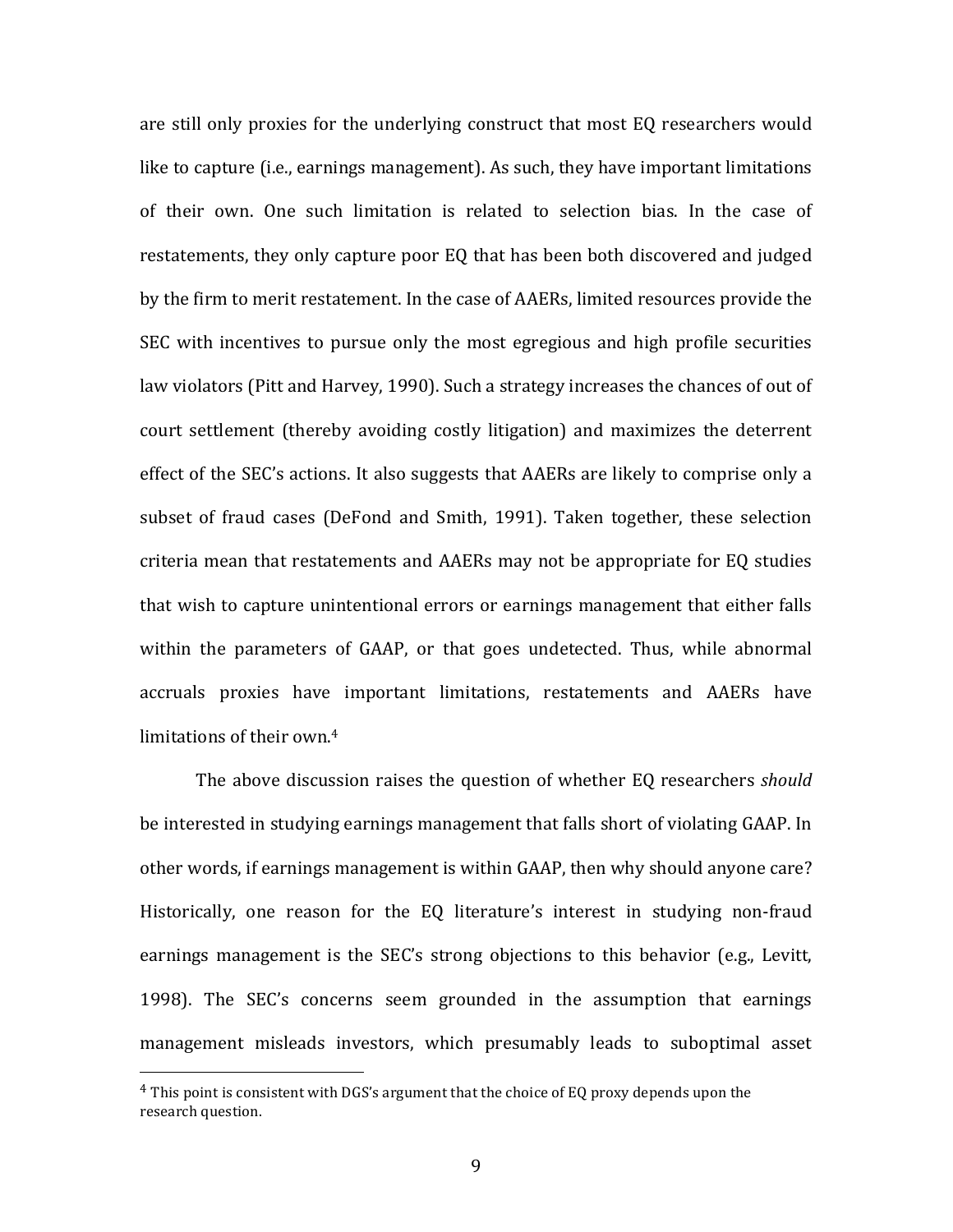allocation decisions, thereby harming investors. Recent research suggests this may be a valid concern. For example, Hutton, Marcus and Tehranian (2009) finds evidence that earnings management (as measured by abnormal accruals) is associated with a higher incidence of costly stock price declines; and Biddle, Hillary and Verdi (2009) finds that higher quality accruals (as measured by a variation of the Dechow and Dichev model) improves investment efficiency. Similarly, if debt holders value timely loss recognition (TLR), and earnings management is used to avoid covenant violations (e.g., DeFond and Jiambalvo, 1994; Sweeney, 1994; Dichev and Skinner, 2002), then debtholders are also potentially harmed by "within GAAP" earnings management. 5

Another major challenge in the EQ literature is that it is difficult to draw inferences about user's preferences from EQ studies. The problem is not simply that there are conflicting preferences across user groups (as DGS discusses in detail), but that the preferences of a given user group may be based on criteria that are not captured in our tests. For example, Basu (1997) finds that TLR is negatively related to earnings persistence. Since equity holders are likely to find more persistent earnings to be of higher quality (as discussed in DGS), this evidence seems to suggest that TLR reduces EQ for equity holders. However, there is also evidence that TLR reduces the costs of borrowing (e.g., Zhang, 2008). Since equity holders benefit from reduced borrowing costs, this evidence suggests that TLR may actually increase EQ for equity holders, at least in the sense that it lowers the cost of debt.

 $5$  Another interpretation of the SEC's abhorrence of "within GAAP" earnings management is that it may be viewed as essentially equivalent to fraud, or at least "fraud light." That is, it may be too minor to detect or successfully prosecute, but is still perpetrated with the intent of misleading financial statement users.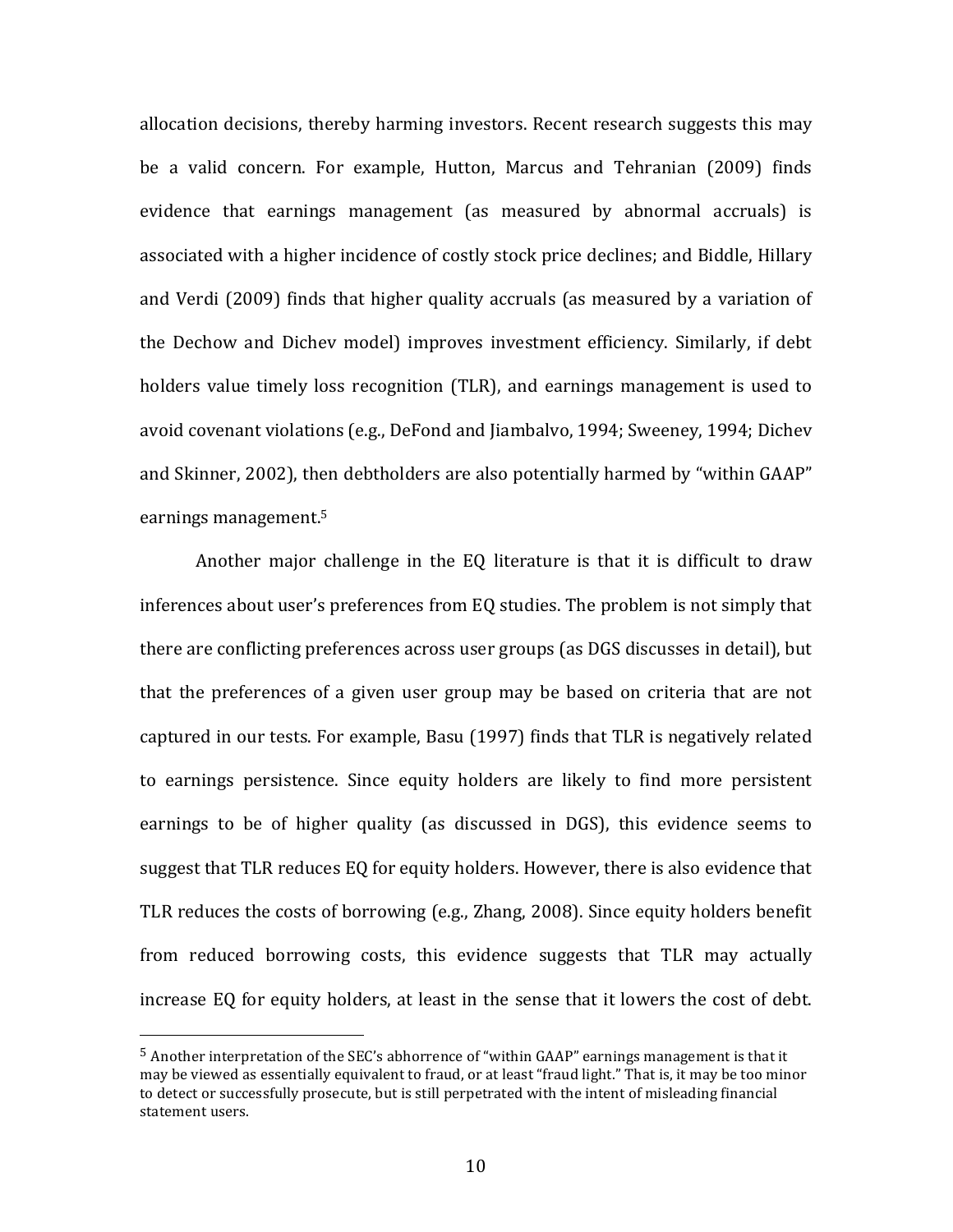Thus, equity holders may ultimately prefer TLR even though it impairs earnings persistence. This example suggests that equity holders' preferences regarding TLR involve trading off the costs of reduced persistence with the benefits of lower borrowing costs. Ultimately, however, user preferences are based on trading off the costs and benefits among all of the EQ characteristics. Empirically investigating such tradeoffs is obviously a major challenge.<sup>6</sup>

Finally, while the literature on conservatism has made important advances, as discussed previously, it also faces important hurdles moving forward. One is that while researchers find that conservatism is empirically associated with a variety of outcomes, indentifying the exogenous factors that drive conservatism is difficult. Another issue is the development of widely accepted proxies. While there are now multiple proxies designed to empirically measure conservatism (e.g., Basu, 1997; Givoly and Hayn, 2000; Ball and Shivakumar, 2005; Khan and Watts, 2009), general acceptance of a given proxy or subset of proxies is still evolving.<sup>7</sup>

## **5. Future directions for EQ research**

!!!!!!!!!!!!!!!!!!!!!!!!!!!!!!!!!!!!!!!!!!!!!!!!!!!!!!!

Going forward, I think there are accounting developments on the horizon about which we know relatively little, and hence are logical prospects for future research. One example is fair-value accounting, which represents a potentially seachanging development in the accounting environment. Fair-value accounting essentially follows from the explicit rejection of the concept of conservatism by standard setters in the newly proposed conceptual framework for financial

 $6$  This observation seems consistent with DGS's conclusion that it is both the decision maker and the setting that determine the appropriate EQ proxy. This example further suggests that our studies may not consider all of the relevant decision settings.

 $7$  DGS discusses several other difficulties faced in the EQ literature related to conservatism.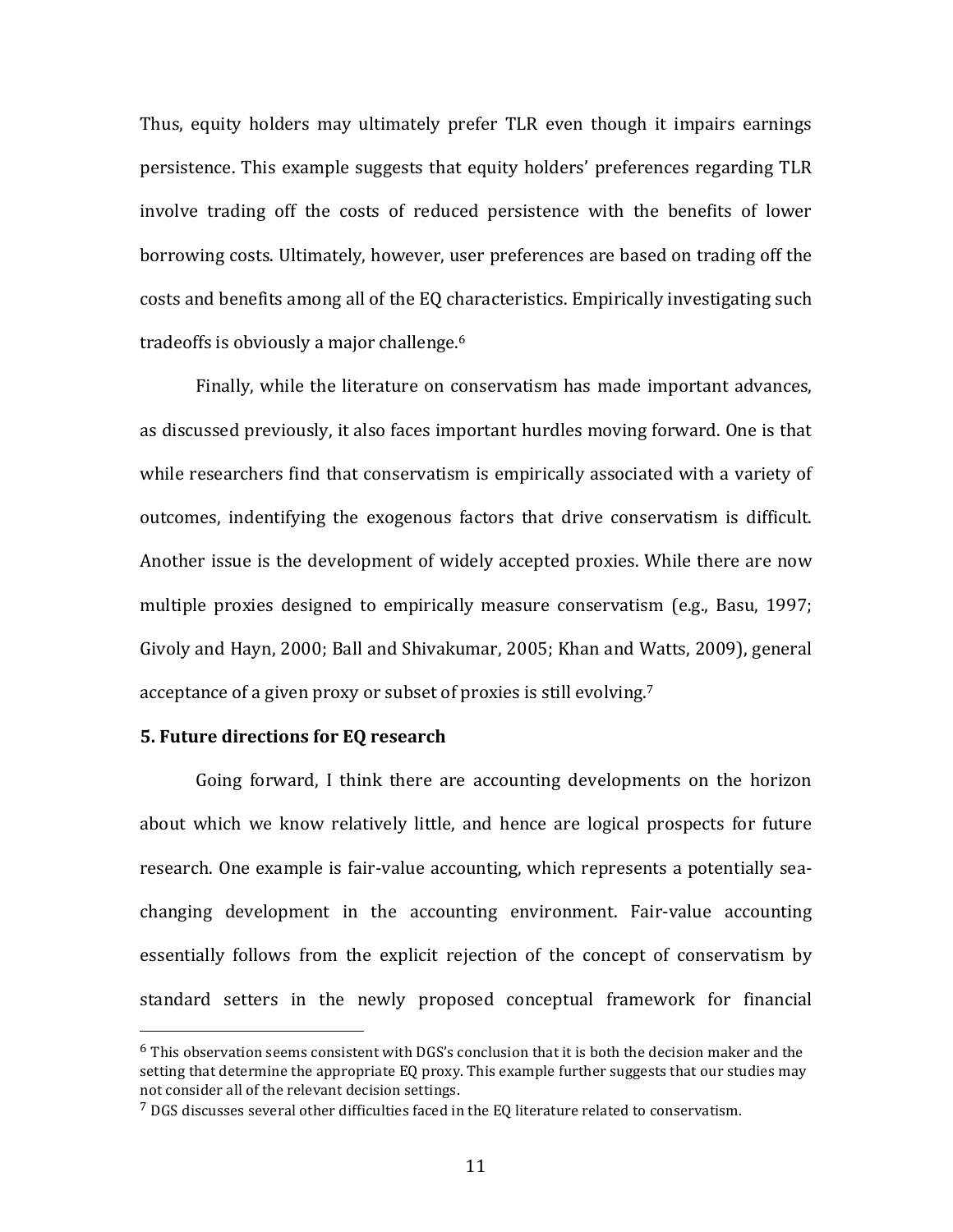reporting (IASB, 2008). Changing to a fair-value-based accounting system portends a marked shift from the traditional historical cost-based accounting model upon which our existing EQ research is based. How a fair value accounting model is likely to impact EQ, and what EQ will look like under such a model is very much an open question.<sup>8</sup> Thus, this is an area where future research may be particularly beneficial.

Another development that presents a potentially rich area for future EQ research is the introduction of principles-based accounting standards. This change is expected to accompany the anticipated mandatory adoption of IFRS in the US capital markets, currently scheduled to occur in 2015. While US standards have been criticized as primarily rules-based, IFRS is often lauded as primarily principlesbased. A potential implication of this difference is that managers and auditors are likely to have greater discretion in applying IFRS than they currently have in applying US GAAP. A factor that potentially exacerbates this increased discretion is that the IASB has a firm policy of not providing users or preparers with implementation guidance for IFRS. This is in sharp contrast to the voluminous implementation guidance typically provided by the FASB. Thus, the move to IFRS in the US will potentially increase accounting discretion, and the impact on EQ is unclear.

SOX also continues to provide opportunities for EQ research. While there are already a large number of SOX studies, many of them were done before SOX is likely to have reached a state of equilibrium. SOX implemented many fundamental changes to the EQ environment and it will probably take years for its full effects to

 $8$  Penman (2009) discusses how the fair valuation of intangibles may impact various EQ factors.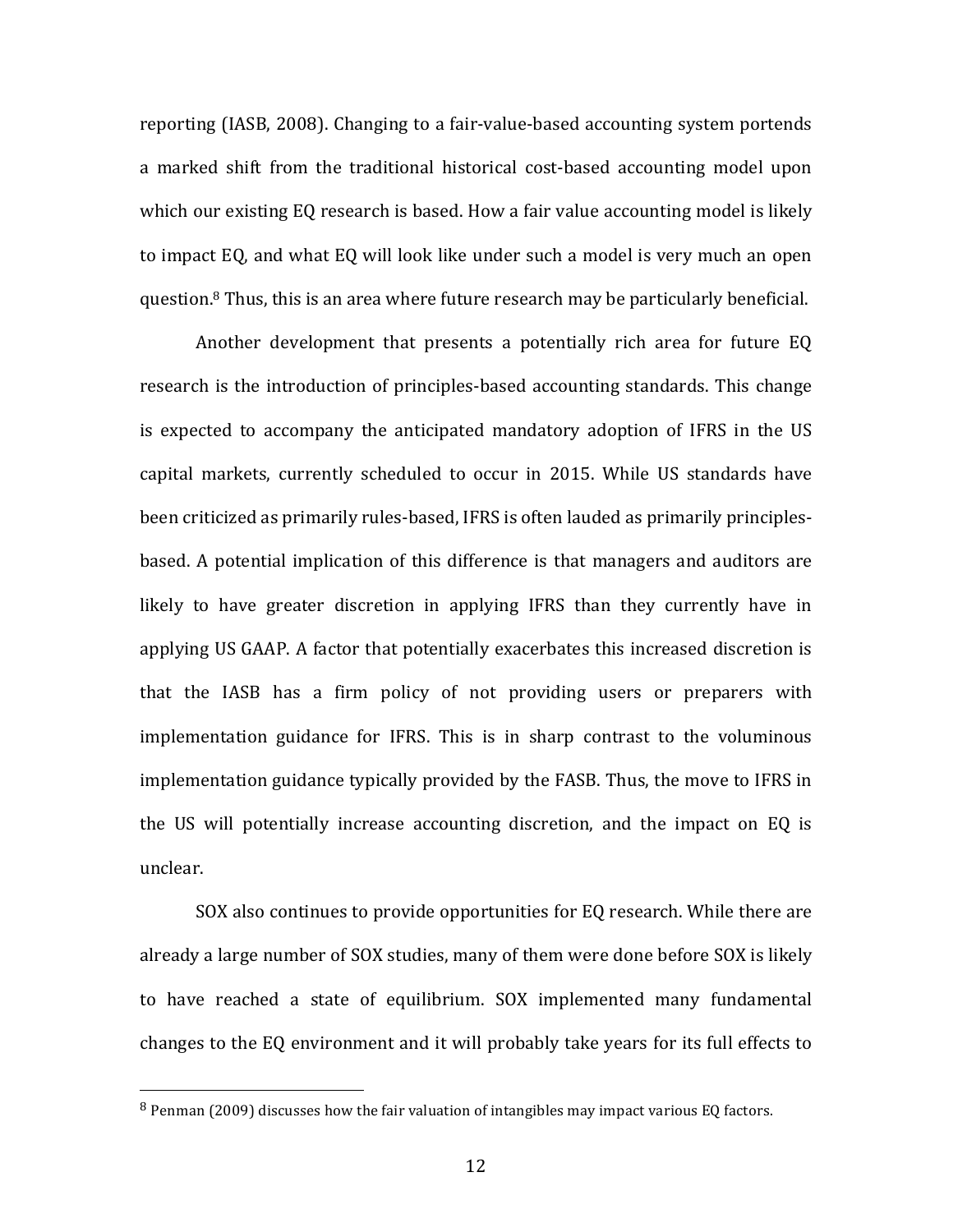be felt. There is also anecdotal evidence that managers and auditors had difficulties interpreting and implementing SOX in the initial years after its adoption (e.g., DJNS, 2006). These difficulties are one reason why the Public Companies Accounting Oversight Board (PCAOB) issued Auditing Standard No. 5 in 2007, which made significant changes to the guidance initially provided to auditors in Auditing Standard No. 2 (issued shortly after the passage of SOX). Thus, the interpretation and implementation of SOX has changed over the years. In addition, some of SOX's major provisions, such as Section 404, were phased in over several years, and were only recently fully implemented. These factors all suggest that the ultimate impact of SOX on EQ remains somewhat of an open question.

EQ research is also likely to benefit from further exploring the distinctive features of EQ in the debt markets, currently only a small area of the literature. While research on the role of accounting in debt contracting is certainly not new, there is relatively little research on the characteristics of EQ with respect to decision makers in debt markets. Both the growth in debt markets internationally and the recent debt crisis provide strong motivation for further research in this area.

Another potential source of beneficial future research comes from areas that have been somewhat neglected in the literature. One of these areas is fraudulent financial reporting. A strong message communicated by the rapid and enthusiastic adoption of SOX is that users, or at least lawmakers, are especially averse to earnings management that crosses the line into fraudulent financial reporting. However, research that attempts to understand accounting fraud is a relatively small subset of the EQ literature, consisting primarily of studies that examine AAERs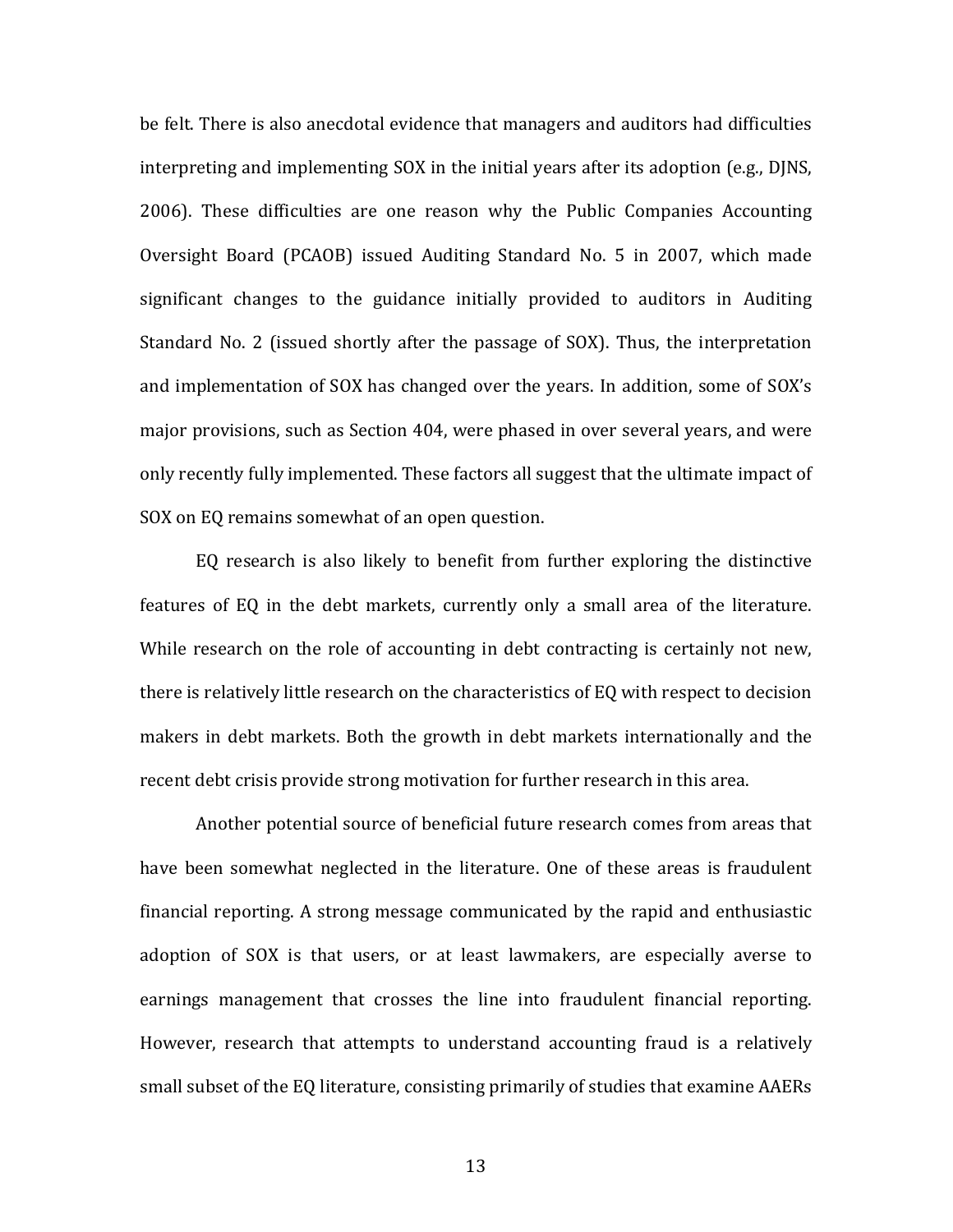(e.g., Ferroz, Park and Pastena, 1991; Beasley, 1996; Dechow, Sloan and Sweeney, 1996). The relatively small number of papers that investigate fraud may be due to difficulties in obtaining data on fraud other than those reported in AAERs, or because the low base rate for fraud makes statistical inferences problematic.<sup>9</sup>

A related area for potential future research is gaining a better understanding of how the EQ literature impacts policymaking. While there is ample evidence that policymakers are aware of the EQ literature (as discussed above), it is unclear whether or how EQ research actually influences policymakers' decisions. A natural concern regarding the role of EQ in policymaking is that standard setters and lawmakers may selectively cite research in order to achieve political ends. This is consistent with Watts and Zimmerman (1979), which argues that academic research is used in the "market for excuses" to buttress and justify standard setters' preconceived notions. Indeed, this may have been the case during the Congressional debates prior to the passage of the Sarbanes-Oxley Act (DeFond and Francis, 2005). This is also consistent with the evidence in Ramanna (2008), which suggests that the decision to promulgate fair-value accounting for goodwill in FASB 142 was politically motivated, rather than the result of policy makers carefully evaluating and weighing the evidence in the academic literature. Given the overlap between EQ research topics and the interests of policy makers, the EQ literature is a potentially valuable input to policymaking. Thus, a relatively unexplored area for future

 $9$  Fraud is a legal term and obtaining representative data regarding legal cases is difficult for many reasons (Palmrose, 1991; Ettredge, 1991). Beneish (1999) uses news sources to identify fraud cases not reported in AAERs, which potentially increases representativeness, but is costly to collect. Abnormal accruals may also potentially capture some portion of undetected fraud cases (Jones, Krishnan and Melendrez, 2008).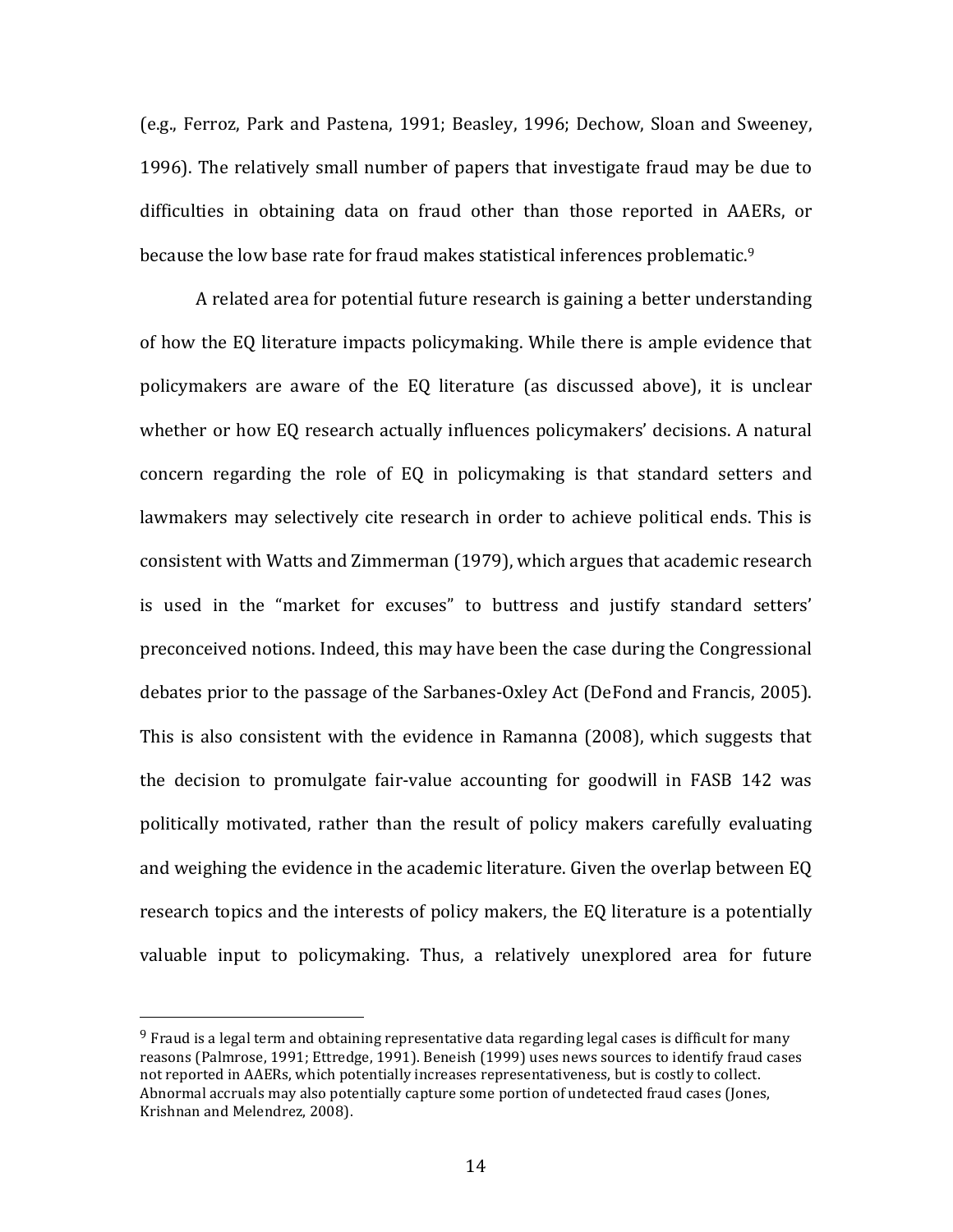research is to better understand whether and how the EQ literature informs policymaking.!

Finally, an area of the EQ literature that seems relatively under-researched is so-called "real activities" manipulation, or "transaction" management. The fundamental importance of this area is evidenced in Graham, Harvey and Rajgopal (2005), which concludes that earnings management is not only widely practiced, but that the majority of earnings management results from manipulating real operating activities. Transaction management through select activities such as manipulating R&D expenditures and asset sales has been investigated in several prior studies (e.g., Baber, Fairfield and Haggard, 1991; Dechow and Sloan, 1991; Bartov, 1993). More recently, Roychowdhury (2006) introduced a more comprehensive measure of transaction management that is becoming widely adopted in the literature (e.g., Cohen, Dey and Lys, 2008). The general implications of this research are consistent with the conclusions in Graham et al. (2005), and suggest that managers' real activities manipulation is relatively commonplace. However, compared to the research that investigates accruals-based earnings management, research on activities management is scarce.

The paucity of research in this area means we know little about whether or how transactions management impacts EQ. At first blush the manipulation of operational activities seems likely to result in sub-optimal investment decisions that harm shareholders. However, this is not necessarily the case. Graham et al. (2005) observe that "...given the reality of severe market (over-) reactions to earnings misses, the executives might be making the optimal choice in the existing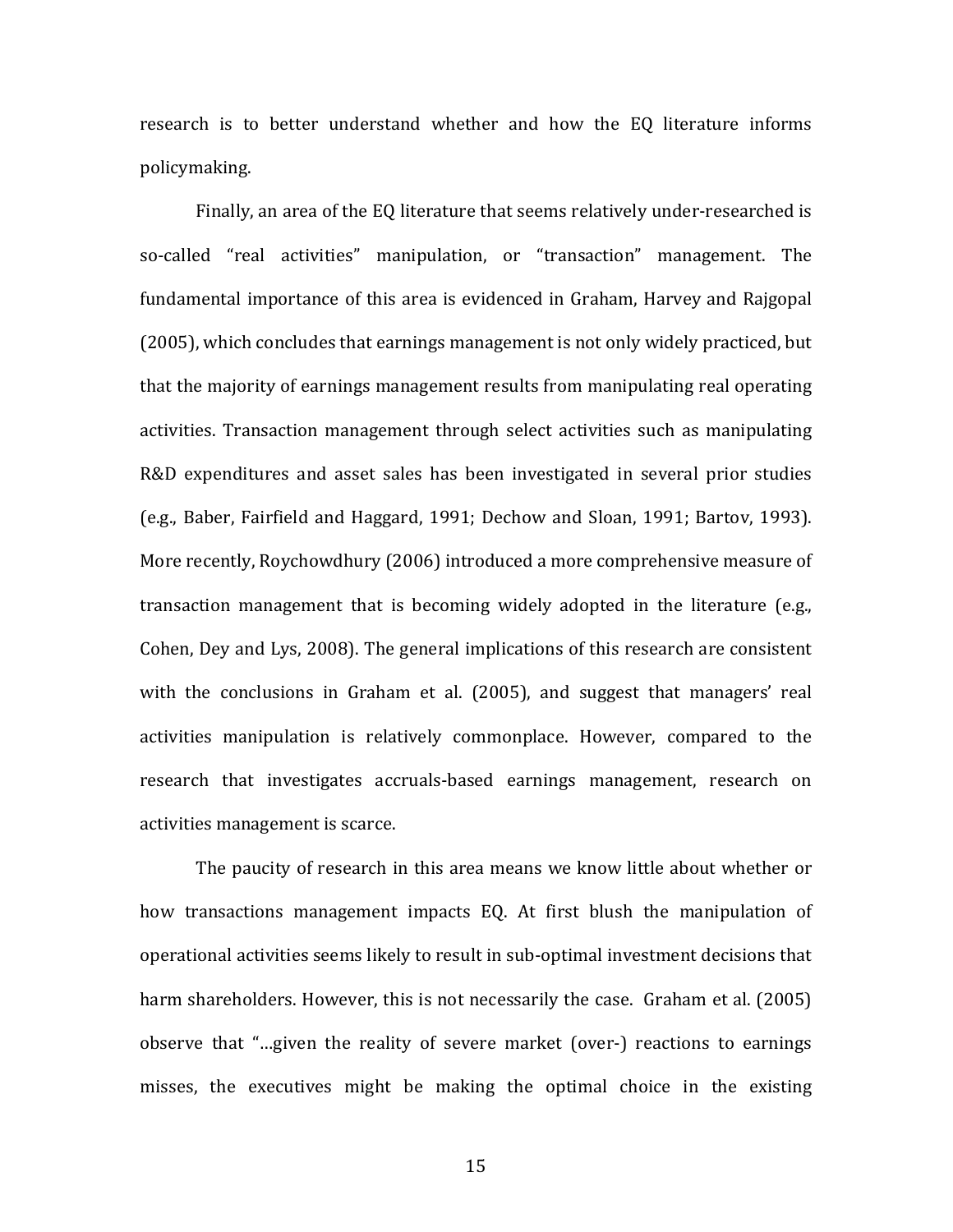equilibrium [by manipulating real activities]." Thus, the authors suggest the possibility that transaction management may actually benefit shareholders. Somewhat surprisingly, the PCAOB also seems to suggest that transaction management may be desirable when it states: "Some earnings management activities involve *legitimate discretionary choices* of when to enter into transactions that require accounting recognition, not unlike legitimate year-end tax planning decisions made to accelerate deductions or defer taxable income" (*emphasis added*, PCAOB, 2000, paragraph 3.18). The idea that earnings management (in this case transaction management) may be optimal under certain circumstances is not new to the literature. For example, Dye (1988) states: "To assert that shareholders might have a demand for earnings management might seem perverse, since unmanaged earnings are typically considered preferred to managed earnings, *ceteris paribus*. But the assumptions implicit in the *ceteris paribus* qualification are frequently not tenable." In summary, given its ubiquitous nature, together with our lack of understanding whether or how it impacts EQ, transaction management seems like an important area for further research.

## **6.!Comments!on!DGS**

DGS organizes their review around critiquing the construct validity of the proxies used in the EQ literature. As DGS acknowledges, however, EQ is not well defined in the accounting literature and has come to represent different concepts across the studies that employ this term. While the authors attempt to capture a commonality by using the definition of EQ provided in Statement of Financial Accounting Concepts (SFAC) No. 1, this definition is quite broad. As a result, the EQ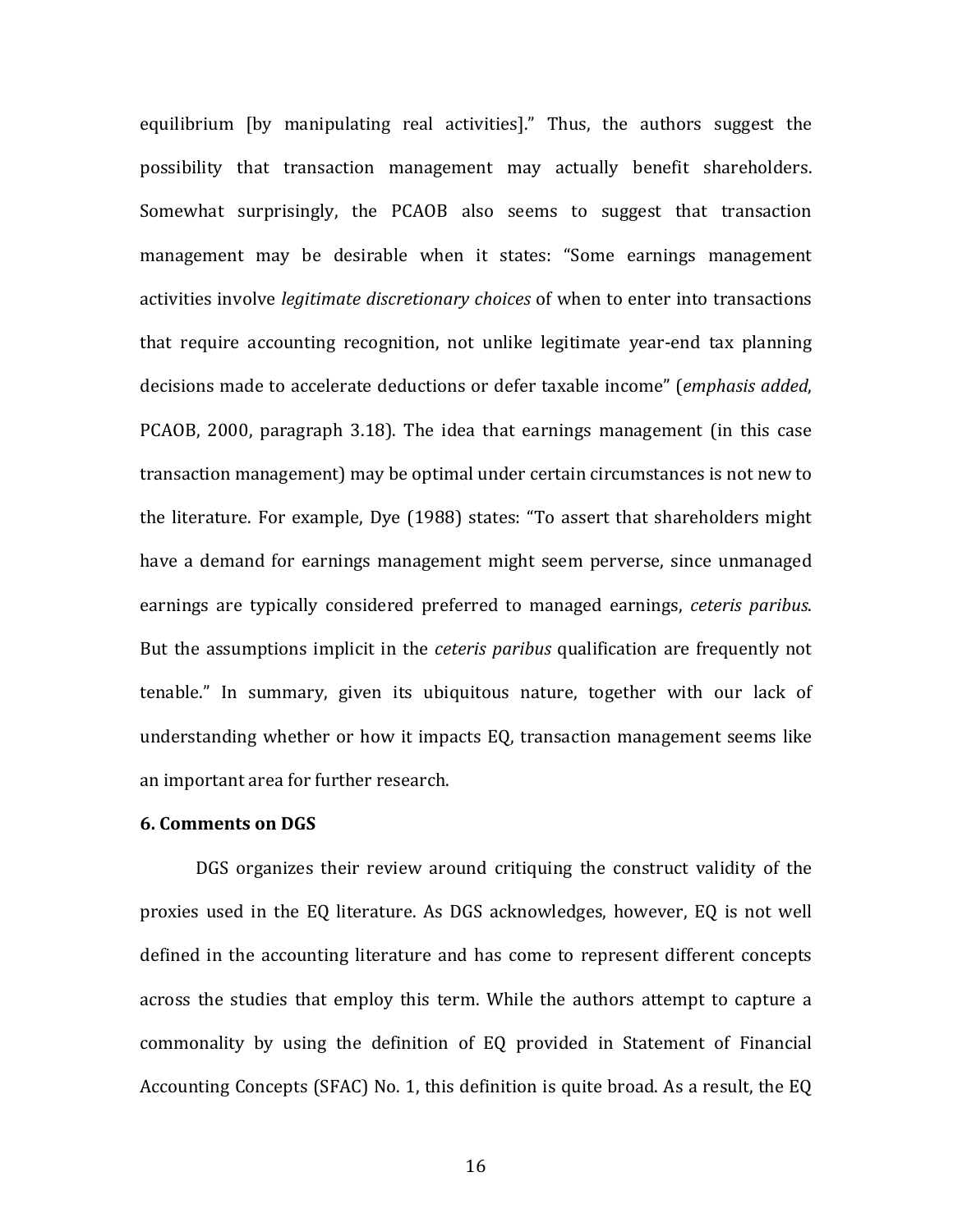studies evaluated in DGS really consist of a variety of heterogeneous research areas, which presents problems in trying to compare construct validity across studies. For example, one stream of the EQ literature is concerned with measuring "opportunistic earnings management," while another stream is concerned with measuring earnings "predictability." But while construct validity is an important problem in developing proxies in the earnings management literature (as previously discussed), the proxy commonly used for predictability (earnings persistence) is essentially the definition of the underlying construct the research is attempting to capture, and hence is not technically a proxy at all. This wide variation in the importance of construct validity makes it challenging for DGS to generalize their conclusions across the research areas they review.

Another difficulty in drawing conclusions about the EQ proxies is the wide variation in the way the proxies are measured. For example, while "abnormal accruals" is often used to proxy for the underlying theoretical construct of earnings management, it can be measured very differently across studies (e.g., Jones model discretionary accruals versus accruals from the Dechow and Dichev model, working capital versus total accruals, and signed versus absolute values). This means that the proxy labeled "abnormal accruals" essentially captures many different proxies. Indeed, the studies that develop modified versions of the Jones model do so with the intention of creating new and different proxies. DGS acknowledges that differences across some of the studies they review may be driven by differences in the way the proxies are measured, and point out specific studies where this may be the case.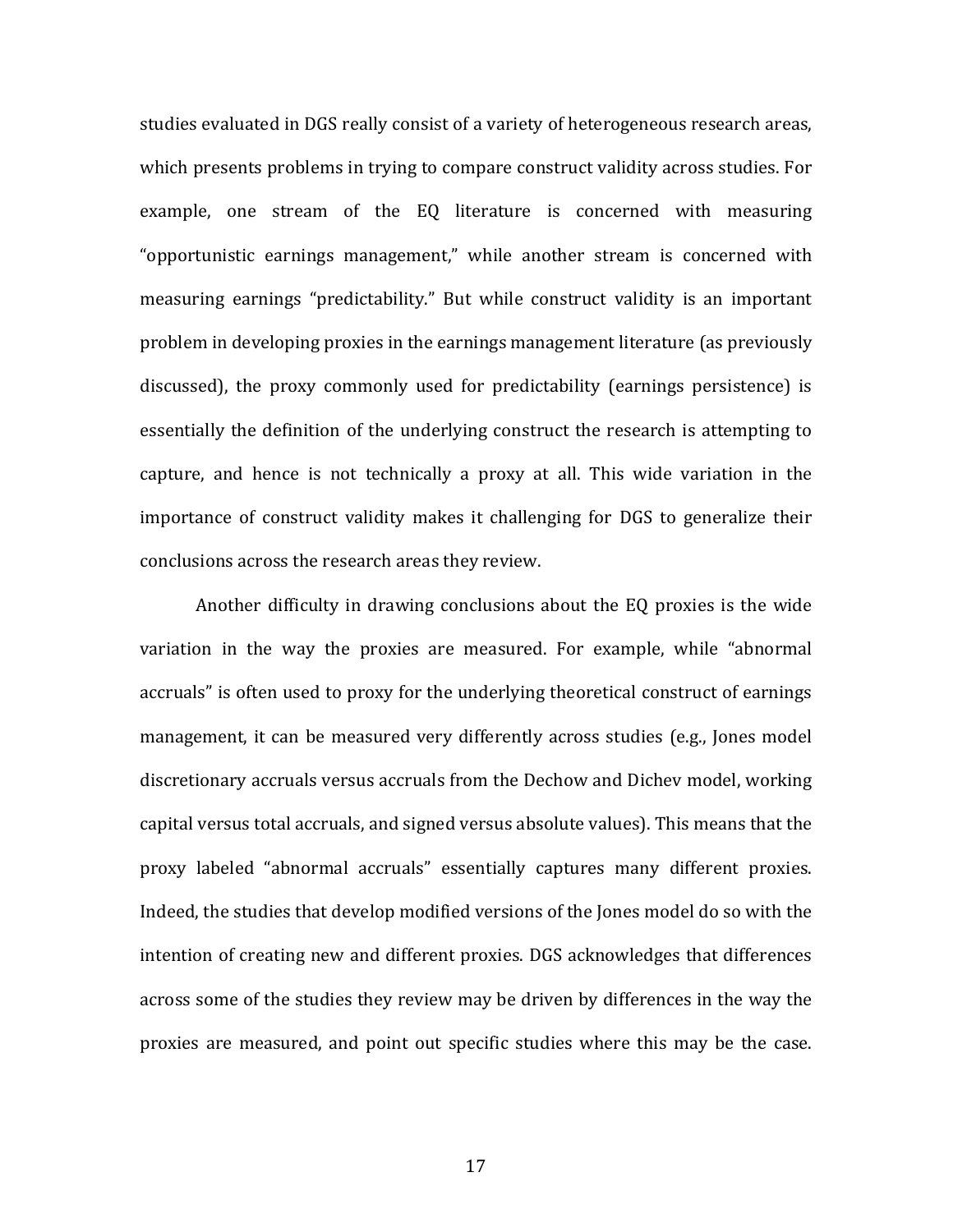However, a more rigorous analysis of construct validity would restrict the comparisons to proxies that are similarly measured.

DGS draws two primary conclusions from their review. One is that EQ researchers do not do enough to disentangle the effects of the firm's underlying performance on EQ, and I comment on this issue in Section 4 above. DGS's other primary conclusion is that no one EQ proxy is superior to the others. However, as DGS acknowledges, this conclusion is not surprising given the heterogeneous set of research areas that comprise the review.

DGS also cautions researchers that because the EQ proxies are decision and decision-maker specific, they should not be treated as substitutes, but that they often are. DGS advises researchers to be more careful in choosing EQ proxies that map into the theoretical constructs they test. The authors are essentially implying that what has become popularly termed "triangulation" is sometimes taken too far. While the authors do not cite specific cases of "improper" triangulation in the literature, I believe that the findings in Carey and Simnett (2006) indirectly exemplify this notion. Carey and Simnett (2006) finds that auditor tenure is positively associated with the propensity to issue going concern opinions (consistent with increased auditor independence), but not with the level of discretionary accruals. While one view of these findings is that the discretionary accruals results do not triangulate with the going concern results, Carey and Simnett  $(2006)$  argue that it is not clear that they should. The crux of their argument is that auditors have much greater control over their audit opinion decision than they do over management's discretionary accruals choices. As long as the client is proposing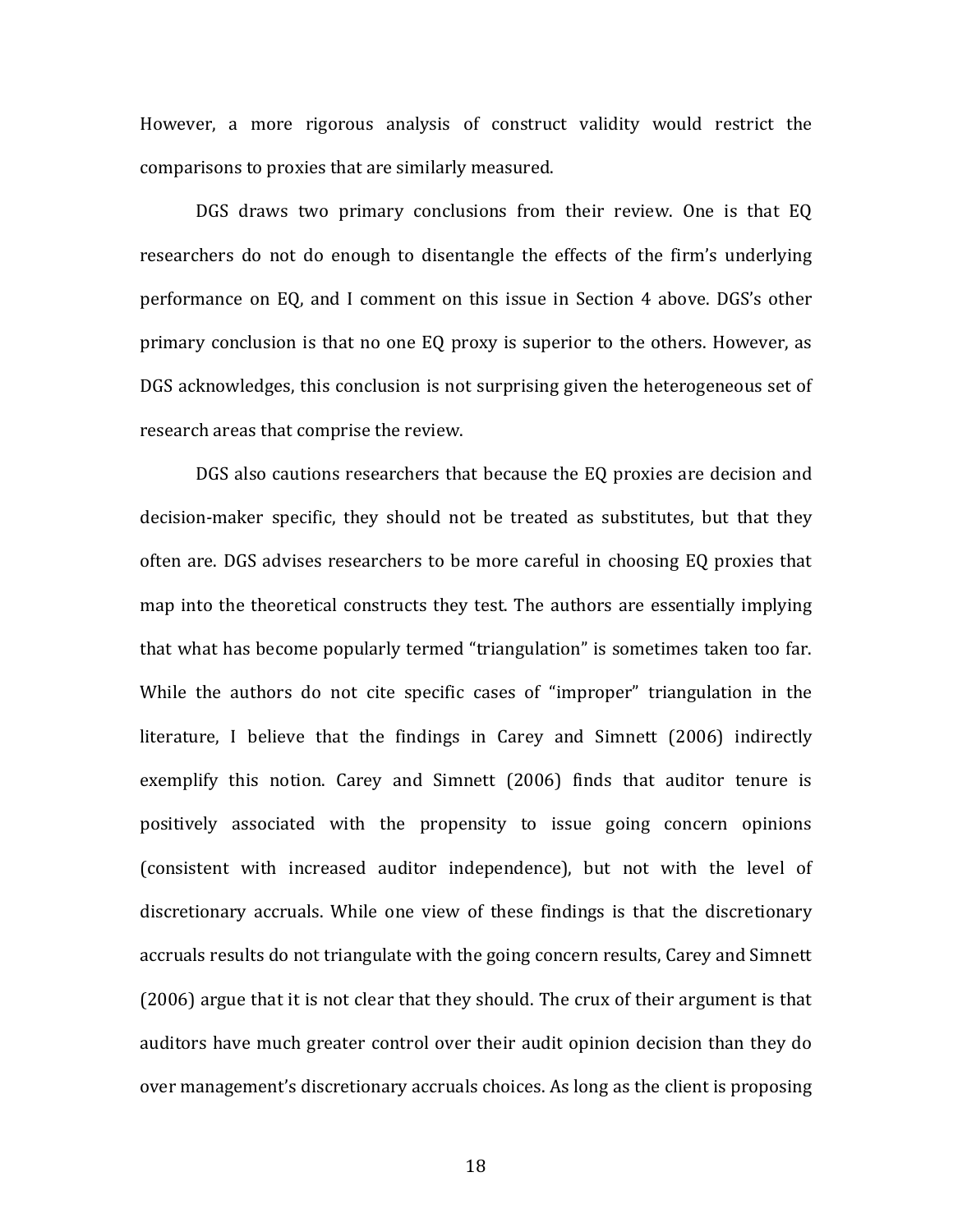within-GAAP discretionary accruals, the client is likely to prevail. This is particularly true in the case of distressed clients, who are more likely to resist auditor pressure to reduce earnings, and for whom the issuance of a going concern opinion may reduce the costs of litigation (Carcello and Palmrose, 1991). Thus, Carey and Simnett (2006) is a case where triangulation is not expected and is not found. This is not to suggest that "triangulation" is never justified. For example, when EQ proxies are simply noisy measures of the same underlying theoretical construct, triangulation may rule out the possibility that the observed association is driven by the noise component of a given measure.

#### 7. Summary

This discussion provides several observations on the EQ literature reviewed in DGS and comments on DGS's major conclusions. I conjecture that key factors responsible for the large growth in EQ literature over the past two decades include the SEC's harsh allegations of wide-spread earnings management by public companies, the literature's adoption of the Jones model as a more-or-less generally accepted proxy for EQ, and the development and implementation of a set of internationally accepted accounting standards. I also suggest that a major advancement in the EQ literature is the increased rigor and continual evolution of the abnormal accruals proxies. I further point out that the literature has generated new knowledge regarding a variety of factors that help explain EQ -- such as earnings target incentives, country-level institutions, audit quality, internal controls, and timely loss recognition.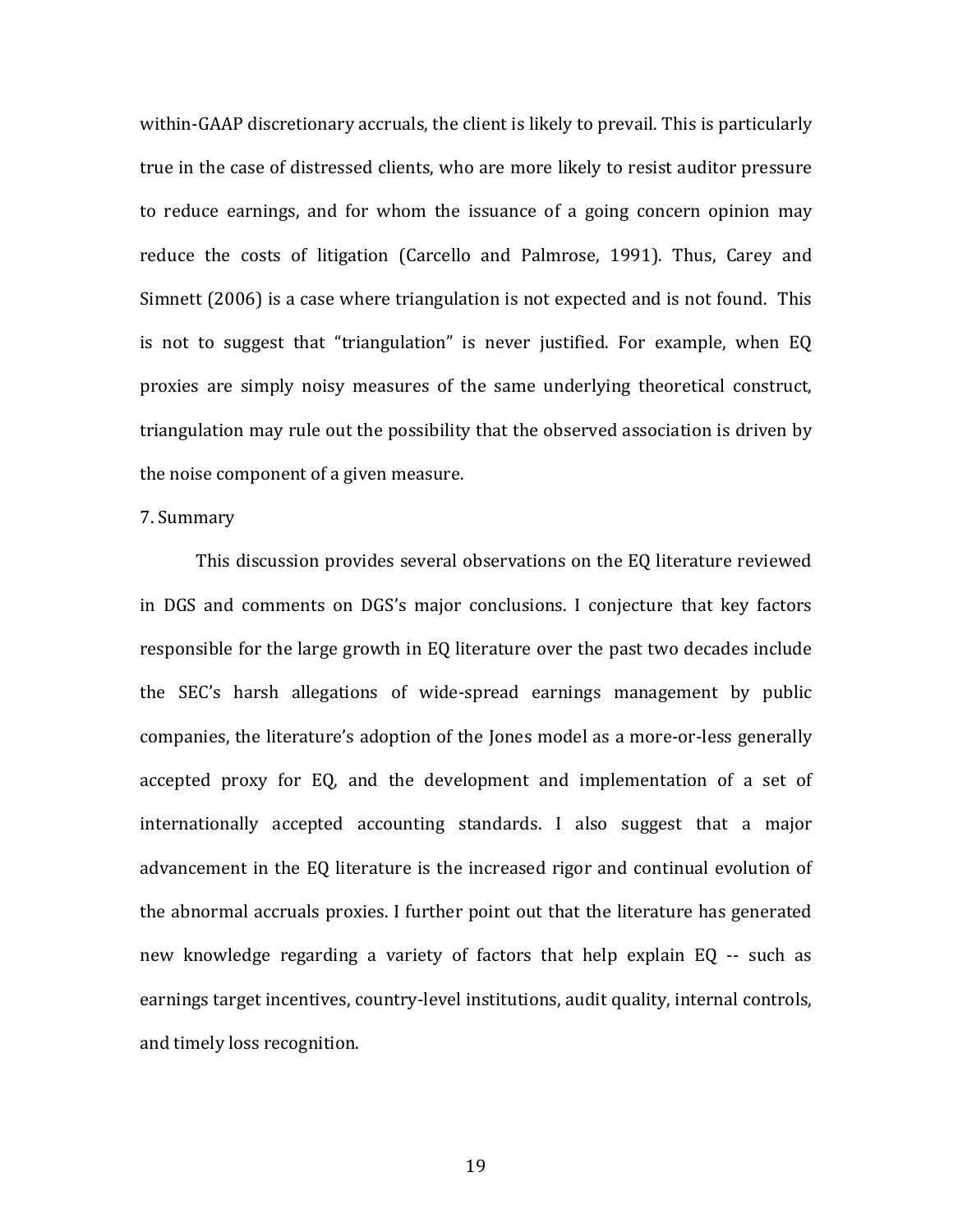I also caution that the EQ literature faces several inherent challenges, including construct validity problems in the abnormal accruals proxies and difficulties in drawing inferences from EQ studies about decision-maker preferences. In addition, I suggest several areas for future research. These include the effects on EQ of the shift toward a fair value based accounting model, the adoption of a principles-based accounting system under IFRS, and the impact of SOX as it moves closer to a state of equilibrium. I also suggest that further research may be useful for better understanding the role of EQ in the debt markets, fraudulent financial reporting, policy making, and transactions management.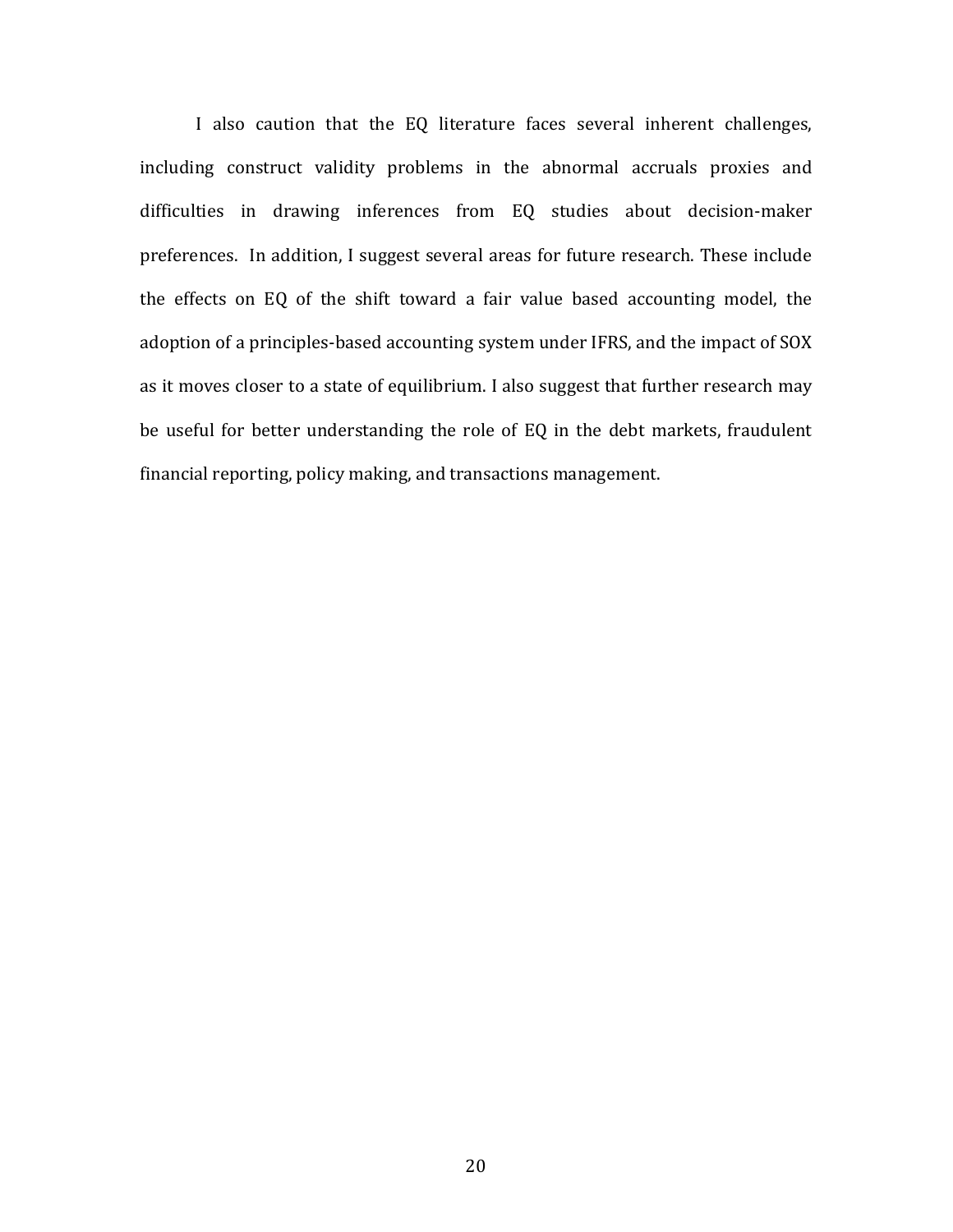## **References**

- Baber, W.R., Fairfield, P.M., Haggard, J.A., 1991. The effect of concern about reported income on discretionary spending decisions: the case of research and development. Accounting Review 66, 818-829.
- Ball, R., Shivakumar, L., 2005. Earnings quality in UK private firms: Comparative loss recognition timeliness. Journal of Accounting and Economics 39, 83-128.
- Ball, R., Kothari, S., Robin, A., 2000. The effect of international institutional factors on properties of accounting earnings. Journal of Accounting and Economics 29, 1-51.
- Ball, R., Robin, A., Wu, J., 2003. Incentives versus standards: Properties of accounting income in four East Asian countries. Journal of Accounting and Economics 36, 235-270.
- Bartov, E., 1993. The timing of asset sales and earnings manipulation. The Accounting Review 68, 840–855.
- Basu, S., 1997. The conservatism principle and the asymmetric timeliness of earnings. Journal of Accounting and Economics 24, 3-37.
- Beasley, M., 1996. An empirical analysis of the relation between the board of director composition and financial statement fraud. The Accounting Review 71, 443-465.
- Beneish, M., 1999. Incentives and penalties related to earnings overstatements that violate GAAP. The Accounting Review 74, 425-457.
- Biddle, G., Hillary, G., Verdi, .R, 2009. How does financial reporting quality relate to investment efficiency? Journal of Accounting and Economics 48, 112-131.
- Burgstahler, D., Dichev, I., 1997. Earnings management to avoid earnings decreases and losses. Journal of Accounting and Economics 24, 99-126.
- Campbell, D. T., Fiske, D. W., 1959. Convergent and discriminant validation by the multitrait-multimethod matrix. Psychological Bulletin 56, 81-105.
- Carey, P., Simnett, R., 2006. Audit partner tenure and audit quality. The Accounting Review 81: 653-676.
- Cohen, D. A., Dey, A., Lys, T., 2008. Real and accrual-based earnings management in the pre- and post-Sarbanes Oxley periods. Accounting Review 82, 757-787.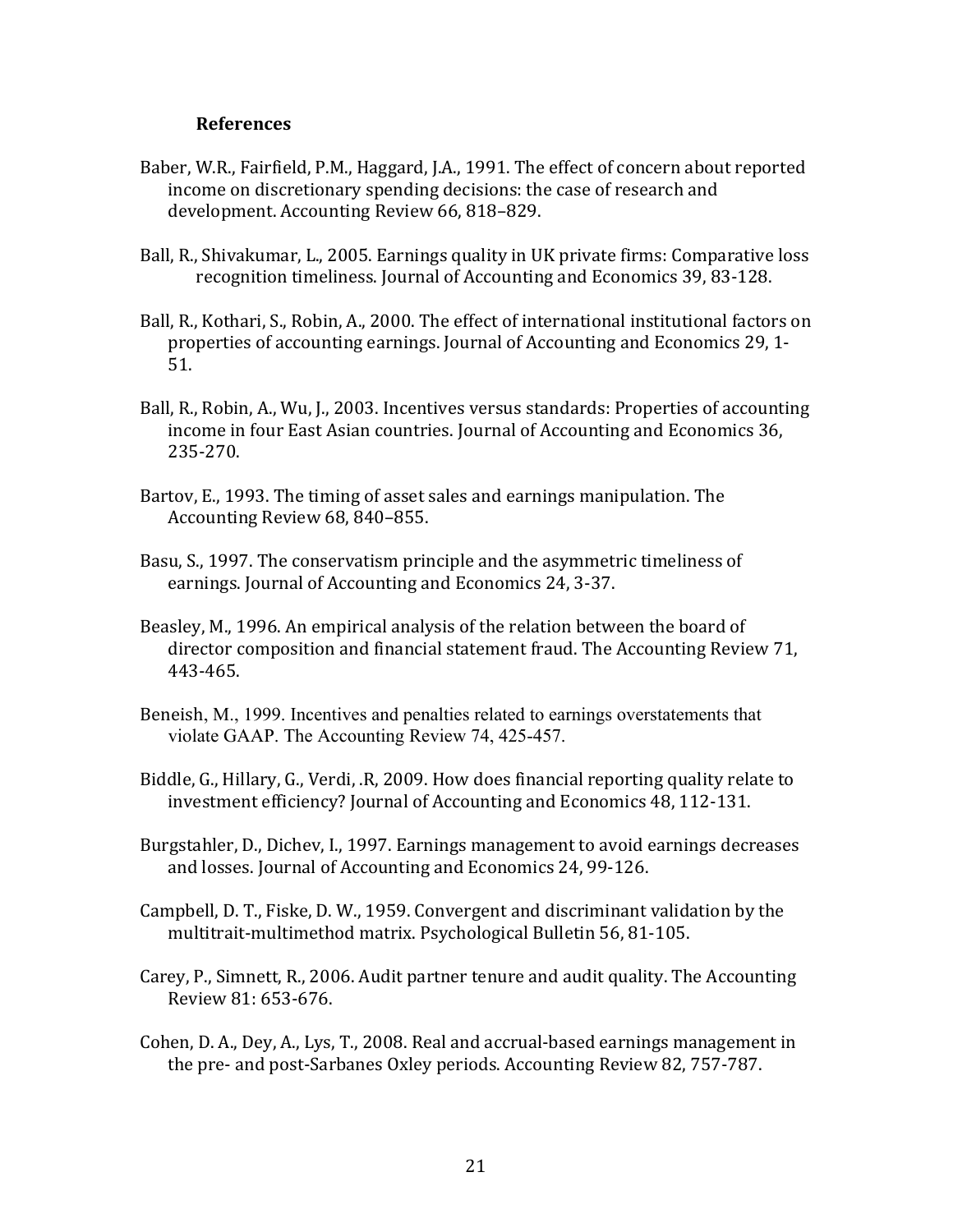- DeAngelo, L., 1988. Managerial competition, information costs, and corporate governance: The use of accounting performance measures in proxy contests. Journal of Accounting and Economics 10, 3-36.
- Dechow, P., Dichev, I., 2002. The quality of accruals and earnings: The role of accrual estimation errors. The Accounting Review 77, 35-59.
- Dechow, P., Ge, W., Schrand, C., 2010. Understanding earnings quality: A review of the proxies, their determinants and their consequences. Journal of Accounting and Economics.
- Dechow, P., Hutton, A., Sloan, R., 1996. The economic consequences of accounting for stock-based compensation. Journal of Accounting Research 34, 1-20.
- Dechow, P.M., Sloan, R., 1991. Executive incentives and the horizon problem: an empirical investigation. Journal of Accounting and Economics 14, 51–89.
- Dechow, P., Sloan, R., Sweeney, A., 1995. Detecting earnings management. The Accounting Review 70, 193-225.
- Dechow, P., Sloan, R., Sweeney, A., 1996. Causes and consequences of earnings manipulation: An analysis of firms subject to enforcement actions by the SEC. Contemporary Accounting Research 13, 1-36.
- DeFond, M., Francis, J., 2005. Audit research after Sarbanes-Oxlely. Auditing: A Journal of Practice and Theory 24, 5-30.
- DeFond, M., Jiambalvo, J., 1994. Debt covenant violation and manipulation of accruals. Journal of Accounting and Economics 17, 145-176.
- DeFond, M., Raghunandan, K., and Subramanyam, K. R., 2002. Do non-audit service fees impair auditor independence? Evidence from going concern audit opinions. Journal of Accounting Research 40, 1247-1274.
- DeFond, M., Smith, D.B., 1991. Discussion of the financial and market effects of the SEC accounting and auditing enforcement releases. Journal of Accounting Research 29, 143-148.
- DeGeorge, F; Patel, J; Zeckhauser, R., 1999. Earnings management to exceed thresholds. Journal of Business 72, 1-33.
- Dichey, I., Skinner, D., 2002. Large-sample evidence on the debt covenant hypothesis. Journal of Accounting research 40, 1091-1123.
- Doyle, J., Ge, W., McVay, S., 2007. Accruals quality and internal control over financial reporting. The Accounting Review 82, 1141-1170.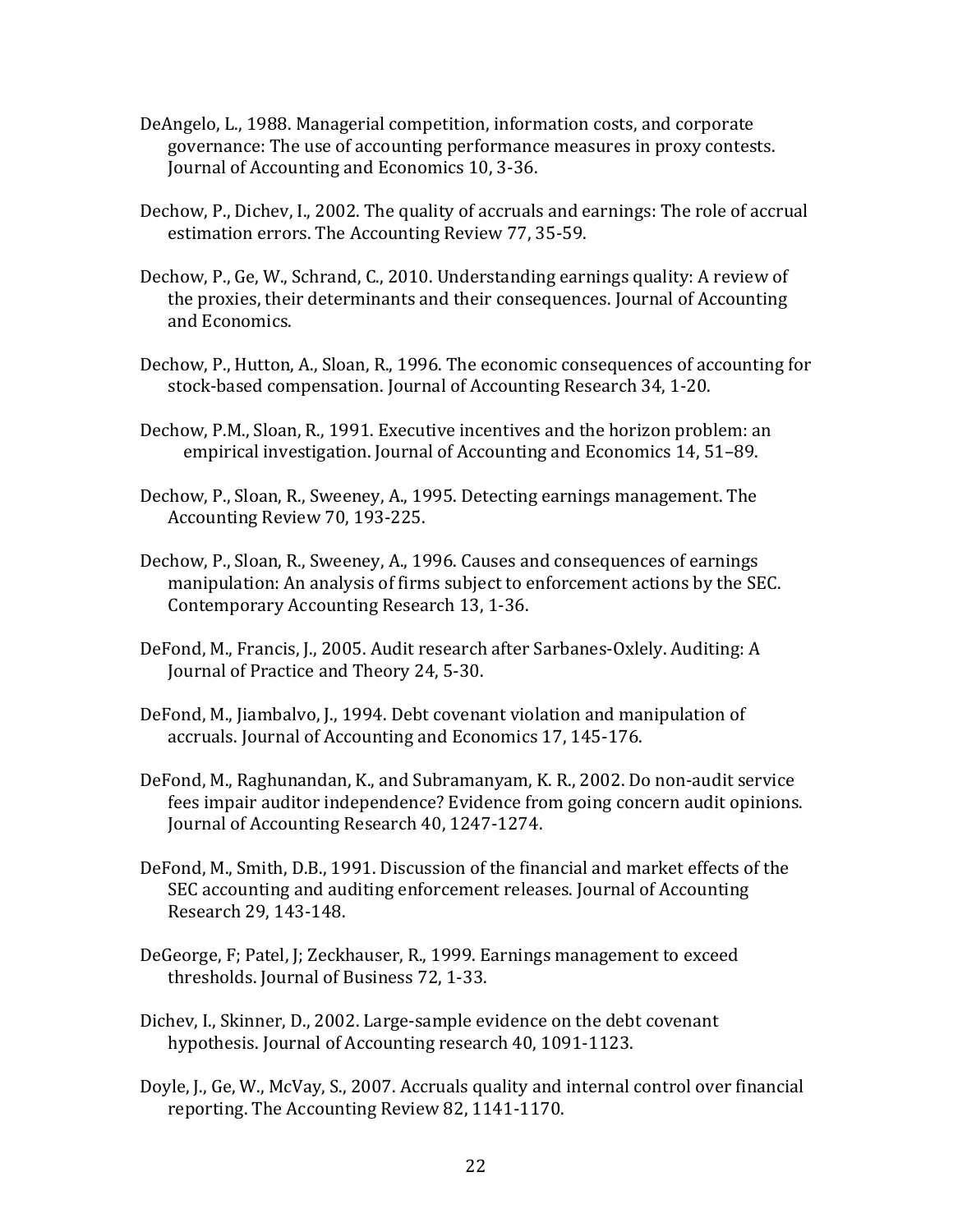- Dow Jones News Service, 2006. Oversight Board meets Dec. 19 on internal controls standard. December 5.
- Dye, R., 1988. Earnings management in an overlapping generations model. Journal of Accounting Research 26, 195-235.
- Ettredge, M., 1991. Discussion of trials of legal disputes involving independent auditors: Some empirical evidence. Journal of Accounting Research 29, 186-193.
- Feroz, E., Park, K., Pastena, V., 1991. The financial and market effects of the SEC's accounting and auditing enforcement releases. Journal of Accounting Research 29, 107-142.
- Francis, J., LaFond, R., Olsson, P., Schipper, K., 2005. The market pricing of accruals quality. Journal of Accounting and Economics 39, 295-327.
- Francis, J., Martin, X., 2009. Acquisition profitability and timely loss recognition. Journal of Accounting and Economics 49, 161-178.
- Fudenberg, K. and Tirole, J., 1995. A theory of income and dividend smoothing based on incumbency rents. Journal of Political Economy 103: 75–93.
- Givoly, D., Hayn, C., 2000. The changing time series properties of earnings, cash flows and accruals: has financial reporting become more conservative? Journal of Accounting and Economics 29, 287-320.
- Graham, J., Harvey, C., Rajgopal, S., 2005. The economic implications of corporate financial reporting. Journal of Accounting and Economics 40, 3-73.
- Hanlon, M., Maydew, E., Shevlin, T. 2008. An unintended consequence of book-tax conformity: A loss of earnings informativeness. Journal of Accounting and Economics 46, 294-311.
- Healy, P., 1985. The effect of bonus schemes on accounting decisions. Journal of Accounting and Economics 7, 85-107.
- Holthausen, R., Verrecchia, R., 1988. The effect of sequential information releases on the variance of price changes in an intertemporal multi-asset market. Journal of Accounting Research 26, 82-106.
- Hribar, P., Collins, D., 2002. Errors in estimating accruals: Implications for empirical research, Journal of Accounting Research 40, 105-134.
- Hung, M., 2000. Accounting standards and value relevance of financial statements: An international analysis. Journal of Accounting and Economics 30, 401-420.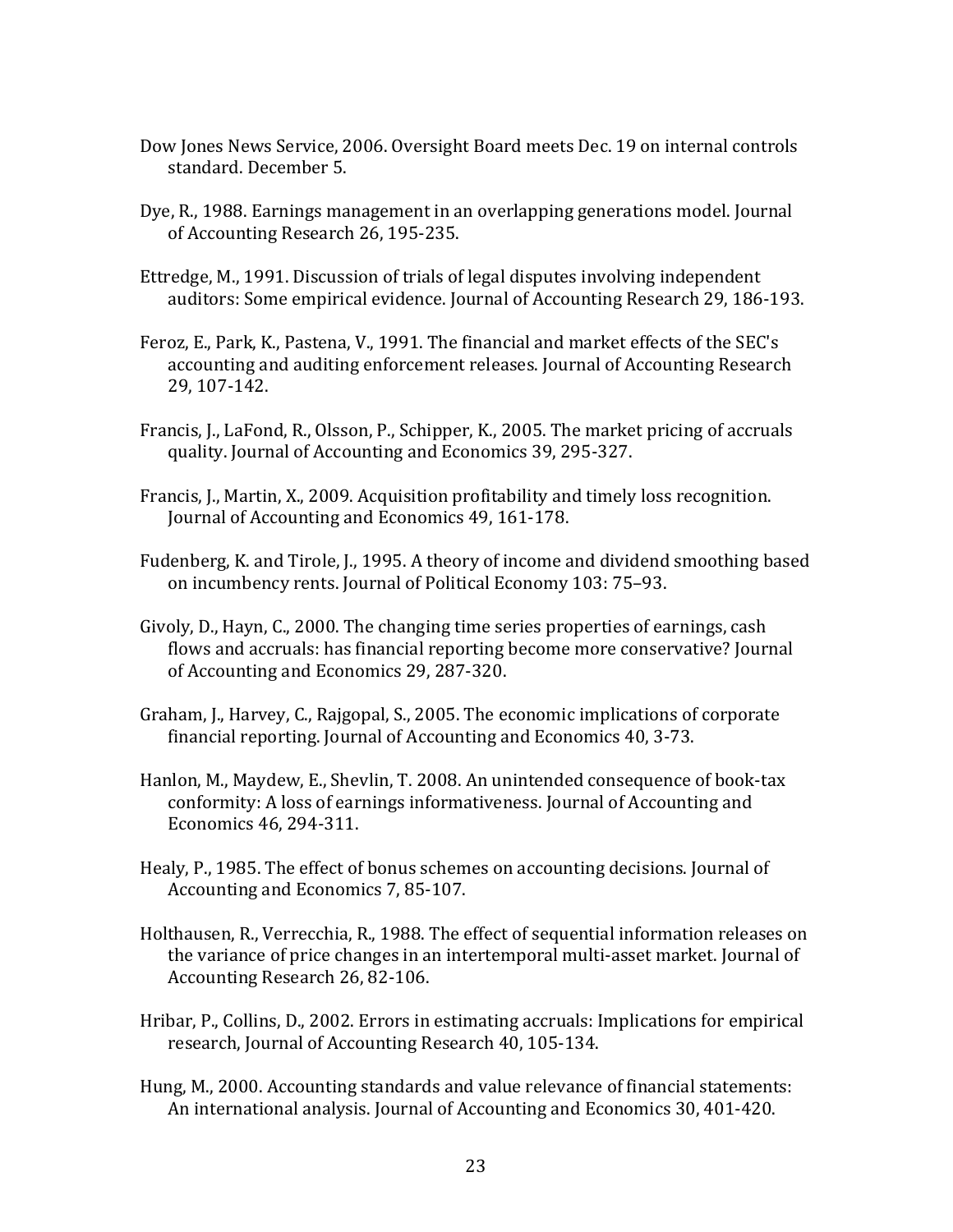- Hutton, A., Marcus, A., Tehranian, H., 2009. Opaque financial reports,  $R^2$ , and crash risk. Journal of Financial Economics 94, 67-86.
- International Accounting Standards Board, 2008. Exposure Draft of An improved conceptual framework for financial reporting. ISBN: 978-1-905590-65-0.
- Jones, J., 1991. Earnings management during import relief investigations. Journal of Accounting Research 29, 193-228.
- Jones, K, Krishnan, G, Melendrez, K., 2008. Do models of discretionary accruals detect actual cases of fraudulent and restated earnings? An empirical analysis. Contemporary Accounting Research 25, 499-531
- Khan, M., Watts, R., 2009. Estimation and empirical properties of a firm-year measure of accounting conservatism. Journal of Accounting and Economics 48, 132-150.
- Klein, A., 2002. Audit committee, board of director characteristics, and earnings management. Journal of Accounting and Economics 33, 375-400.
- Kothari, S., Leone, A., Wasley, C., 2005. Performance matched discretionary accrual measures. Journal of Accounting and Economics 39, 163-197.
- Larcker, D., Richardson, S., Tuna, İ., 2007. Corporate governance, accounting outcomes, and organizational performance. The Accounting Review 82, 963-1008.
- Levitt, A., 1998. The "Numbers Game". US Securities and Exchange Commission. September, 28.
- Myers, J., Myers, L. Omer, C., 2003. Exploring the term of the auditor-client relationship and the quality of earnings: A case for mandatory auditor rotation? The Accounting Review 78, 779-799.
- Ogneva, M., Raghunandan, K., Subramanyam, K. R., 2007. Internal control weakness and cost of equity: Evidence from SOX section 404 disclosures. The Accounting Review 82, 1255-1297.
- Palmrose, Z., 1991. Trials of legal disputes involving independent auditors: Some empirical evidence. Journal of Accounting Research 29, 149-185.
- PCAOB (Public Company Accounting Oversight Board), 2000. Panel on Audit Effectiveness, Report and Recommendations. Washington, D.C.